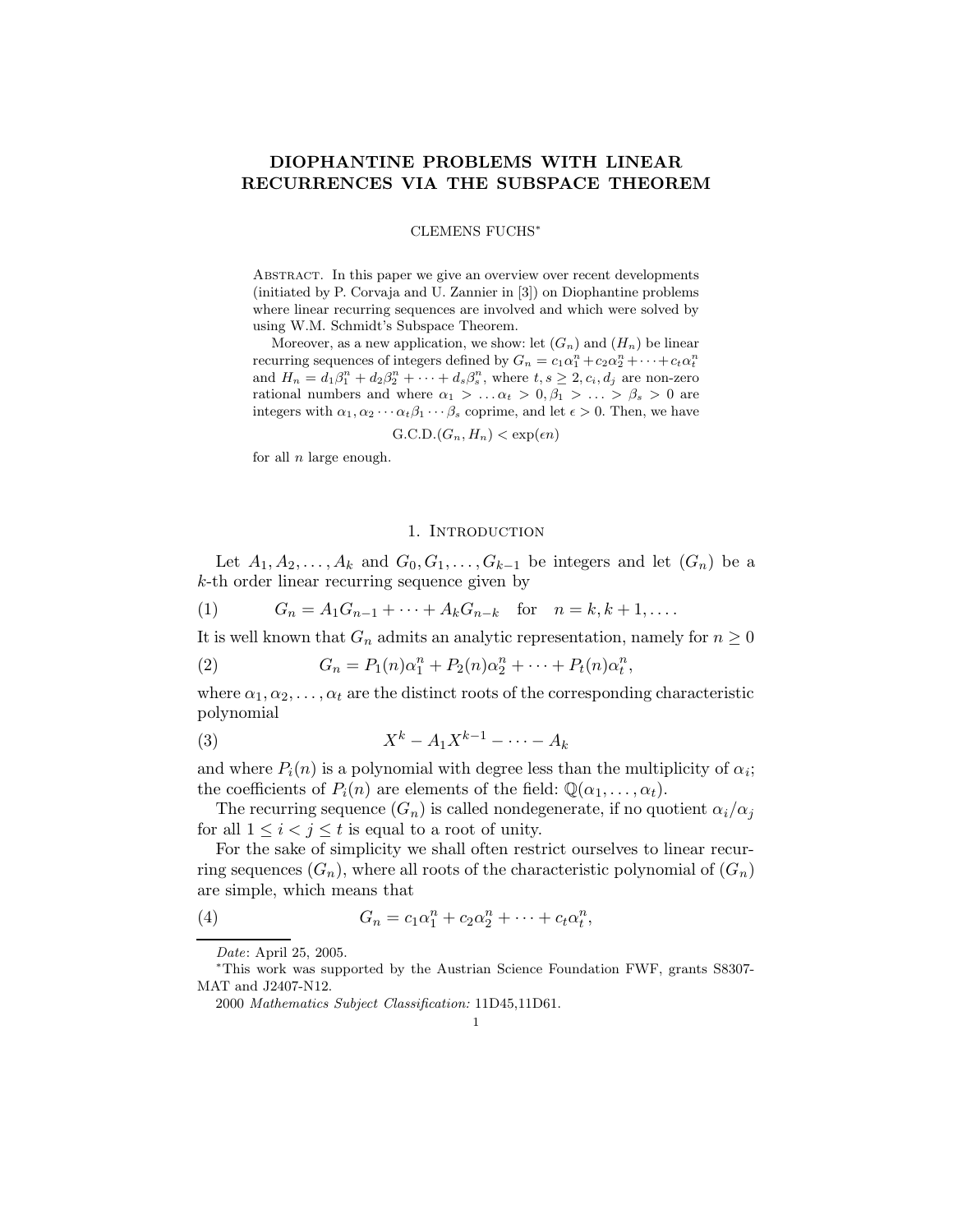#### 2 CLEMENS FUCHS

for some  $c_i, \alpha_i \in \mathbb{C}$ . In this case we refer to  $G_n$  as to a power sums. The  $\alpha_i$ are called the roots and the  $c_i$  are called the coefficients of the power sums  $G_n$ . If we restrict the roots to come from a multiplicative semigroup  $A \subset \mathbb{C}$ , then we let  $\mathcal{E}_A$  denote to ring of complex functions on N of the form (4) where  $\alpha_i \in A$ . Below, A will be usually  $\mathbb{Z}$ ; moreover in that case we define by  $\mathcal{E}_{\mathbb{Z}}^+$  the subring formed by those functions having only positive roots, i.e. by the semigroup N. Working in this domain causes no loss of generality: this assumption may be achieved by written  $n = 2m + r$  and considering the cases  $r = 0, 1$  separately.

We need some information about the structure of the ring of power sums  $\mathcal{E}_{\mathbb{Z}}^+$  introduced above. In fact, if e.g. two recurrences  $(G_n)$  and  $(H_n)$  are given they lie in a much smaller ring, namely in  $\mathcal{E}_A$  where A is the multiplicative group generated by the roots of  $G_n$  and  $H_n$ . It is well known (see [25]) and in fact easy to prove that this ring is isomorphic to the ring

$$
\mathbb{C}[T_1,\ldots,T_t,T_1^{-1},\ldots,T_t^{-1}].
$$

if A has rank  $t \geq 1$ . We simply choose a basis  $\gamma_1, \ldots, \gamma_t$  of A and associate the variable  $T_i$  the function  $n \mapsto \gamma_i^n$ . Hence, it is easy to decide on arithmetic properties of power sums in the ring of power sums, e.g. whether  $(G_n)$  is some q-th power in  $\mathcal{E}_A$  or whether  $(G_n)$  and  $(H_n)$  are coprime (as power sums). This will be important for the results stated below.

Diophantine problems involving linear recurrences (or power sums) have been widely investigated and have a long tradition. However, a new development was started in 1998 by P. Corvaja and U. Zannier, who used the celebrated Subspace Theorem due to W.M. Schmidt to obtain new results. The Subspace Theorem has long been known to be crucial in the investigation of recurrence sequences, but somewhat surprisingly the results collected in this paper have not appeared before that time.

It is the aim of the present paper to give an overview over these results and how they are deduced from the Subspace Theorem. This will be done by first stating an appropriate version of the result and afterward giving a brief sketch of the proof. Of course we will concentrate on the results where the author was involved (his work on it started with [12]). Moreover, we will also show a new result in this direction concerning the G.C.D. of two power sums both with arbitrarily large order.

Before we start with the results it is worth to spend a few more words on the Subspace Theorem: we begin with the most simple statement of the Subspace Theorem which was proved in 1972 and which is a generalisation to higher dimensions of Roth's famous theorem, which says that for a real algebraic number  $\alpha$  and for every  $\delta > 0$ , the inequality

$$
\left|\alpha - \frac{p}{q}\right| < \frac{1}{q^{2+\delta}},
$$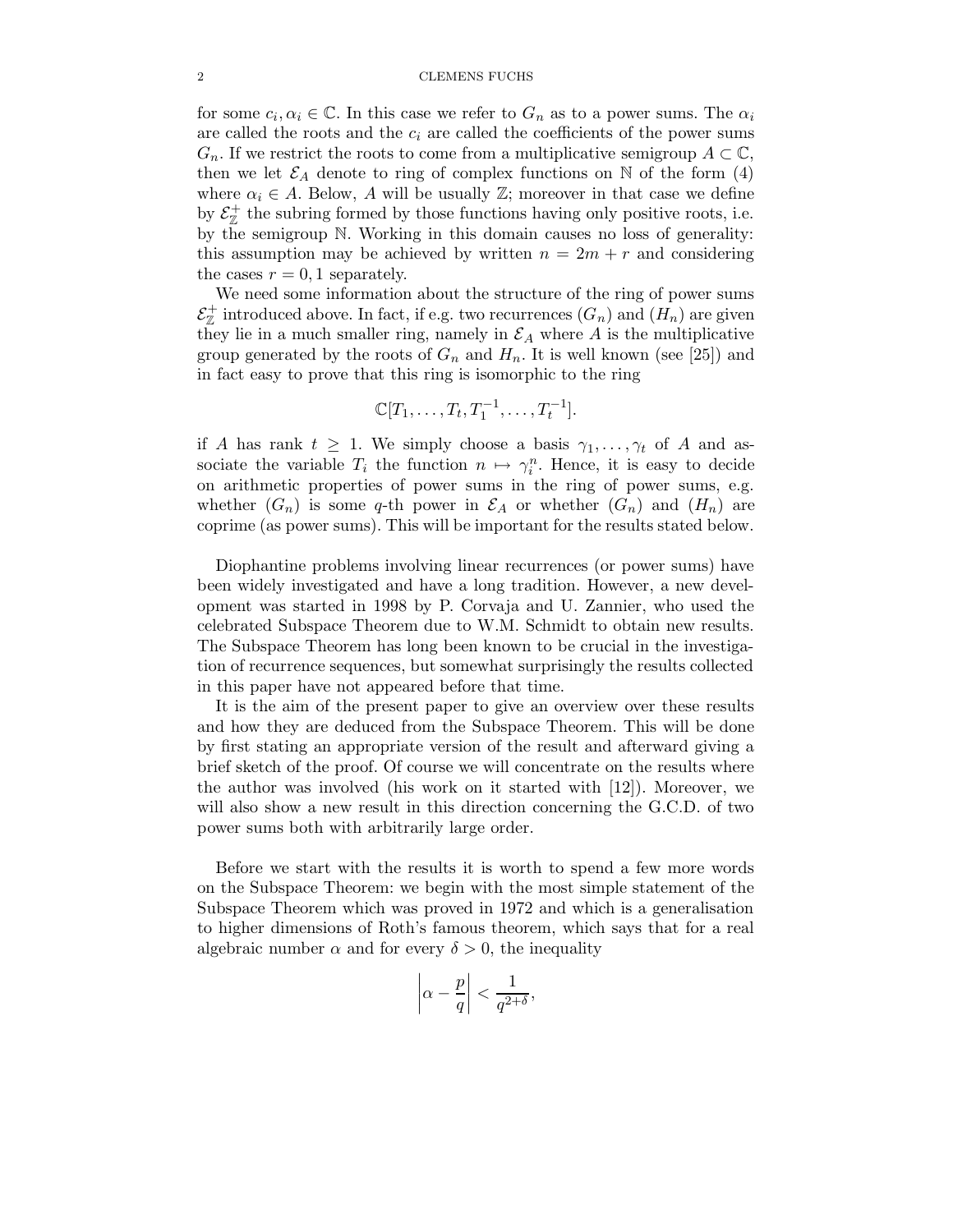has at most finitely many solutions in rational integers  $p, q$ .

**Theorem 1** (Subspace Theorem, W.M. Schmidt). Suppose  $L_1(\mathbf{x}), \ldots$ ,  $L_n(\mathbf{x})$  are linearly independent linear forms in  $\mathbf{x} = (x_1, \ldots, x_n)$  with algebraic coefficients. Given  $\delta > 0$ , there are finitely many proper linear subspaces  $T_1, \ldots, T_w$  of  $\mathbb{R}^n$  such that every integer point  $\mathbf{x} \neq \mathbf{0}$  with

$$
|L_1(\mathbf{x})\cdots L_n(\mathbf{x})| < \|\mathbf{x}\|^{-\delta},
$$

where  $\|\mathbf{x}\| := \max\{|x_i| : i = 1, \ldots, n\}$ , lies in one of these subspaces.

In 1989 Schmidt gave a quantification of this result by giving an explicit upper bound for the number of subspaces involved in the statement. Before we can state this result we introduce the notation of absolute values and heights in number fields.

Let  $K$  be an algebraic number field. Denote its ring of integers by  $O_K$  and its collection of places by  $M_K$ . For  $v \in M_K$ ,  $x \in K$ , we define the absolute value  $|x|_v$  by

- (i)  $|x|_v = |\sigma(x)|^{1/[K:\mathbb{Q}]}$  if v corresponds to the embedding  $\sigma: K \hookrightarrow \mathbb{R}$ ;
- (ii)  $|x|_v = |\sigma(x)|^{2/[K:\mathbb{Q}]} = |\bar{\sigma}(x)|^{2/[K:\mathbb{Q}]}$  if v corresponds to the pair of conjugate complex embeddings  $\sigma, \bar{\sigma}: K \hookrightarrow \mathbb{C};$

(iii)  $|x|_v = (N\wp)^{-\text{ord}_\wp(x)/[K:\mathbb{Q}]}$  if v corresponds to the prime ideal  $\wp$  of  $O_K$ . Here  $N\wp = \#(O_K/\wp)$  is the norm of  $\wp$  and  $\text{ord}_{\wp}(x)$  the exponent of  $\wp$  in the prime ideal decomposition of  $(x)$ , with  $\text{ord}_{\varphi}(0) := \infty$ . In case (i) or (ii) we call v real infinite or complex infinite, respectively; in case (iii) we call v finite. These absolute values satisfy the *Product formula* 

(5) 
$$
\prod_{v \in M_K} |x|_v = 1 \text{ for } x \in K \setminus \{0\}.
$$

We define the K-height of  $x \in K$  to be

$$
\mathcal{H}_K(x) = \prod_{v \in M_K} \max\{1, |x|_v\}.
$$

Observe that  $\mathcal{H}_{\mathbb{Q}}(x) = |x|$  (the usual absolute value) for  $x \in \mathbb{Z}$  and that

$$
\mathcal{H}_L(x) = \mathcal{H}_K(x)^{[L:K]},
$$

for  $x \in K$  and for a finite extension L of K.

The height of  $\mathbf{x} = (x_1, \dots, x_n) \in K^n$  with  $\mathbf{x} \neq \mathbf{0}$  is defined as follows: for  $v \in M_K$  put

$$
|\mathbf{x}|_v = \max_{1 \le i \le n} |x_i|_v.
$$

Now define

$$
\mathcal{H}(\mathbf{x}) = \prod_{v \in M_K} \max\{1, |\mathbf{x}|_v\}.
$$

Again, in the special cases  $x \in \mathbb{Z}^n$ , we have  $\mathcal{H}(\mathbf{x}) = ||\mathbf{x}||$ . Moreover, we define another height  $H$  by taking Euclidean norms at the infinite places, namely

$$
H(\mathbf{x}) = \prod_{v \in M_K} |\mathbf{x}|_{v,2},
$$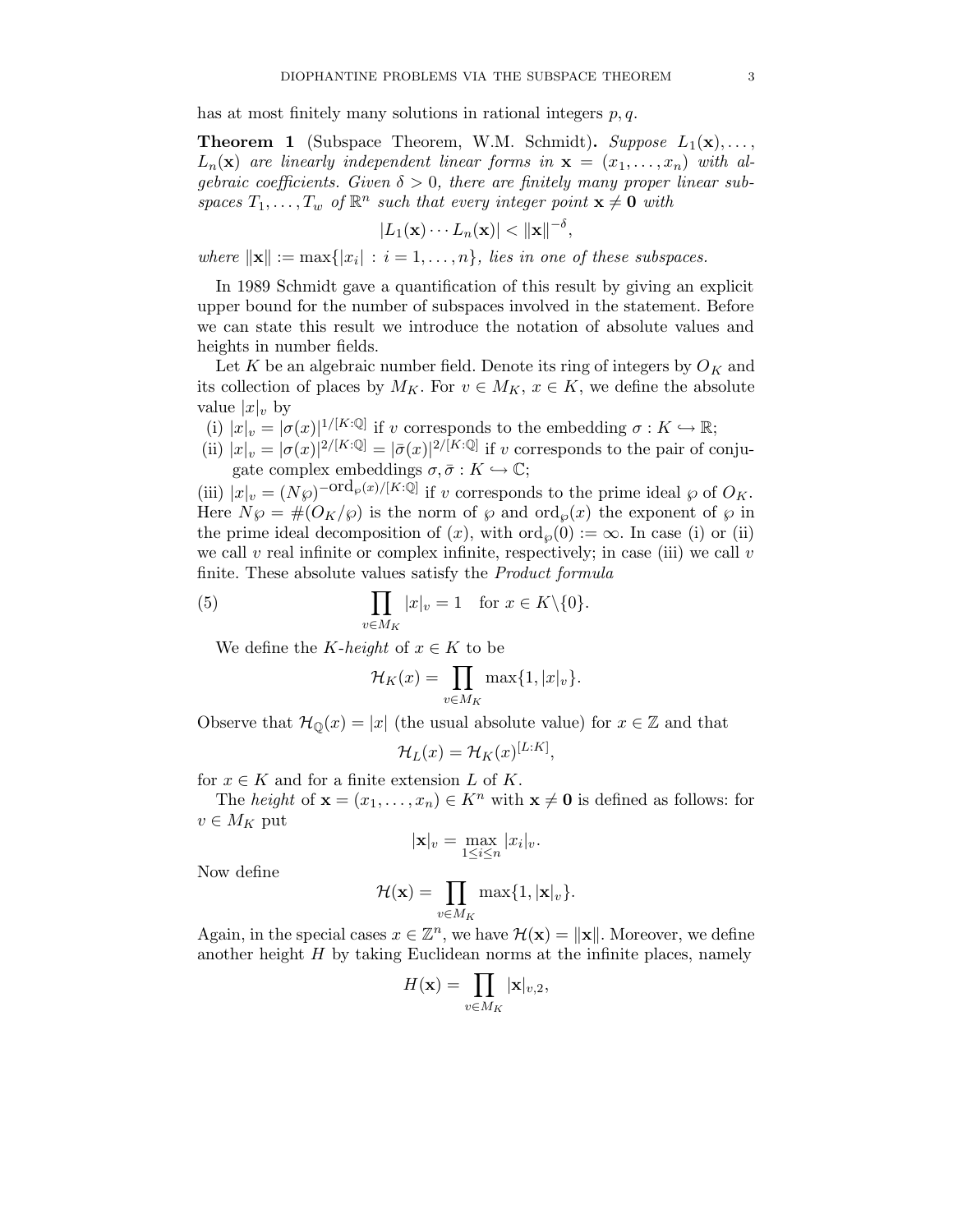where

$$
|\mathbf{x}|_{v,2} = \left( \left( \sum_{i=1}^{n} |x_i|_v^2 \right)^{\frac{1}{2}} \right)^{d(v)} \text{ for } v \text{ infinite,}
$$
  

$$
|\mathbf{x}|_{v,2} = |\mathbf{x}|_v \text{ for } v \text{ finite,}
$$

and where  $d(v) = \frac{1}{[K:\mathbb{Q}]}, \frac{2}{[K:\mathbb{Q}]}$  depending on whether v is real infinite or complex infinite, respectively.

Now Schmidt's quantitative Subspace Theorem is as follows: consider the inequality

(6) 
$$
|L_1(\mathbf{x})\cdots L_n(\mathbf{x})| < |\det(L_1,\ldots,L_n)| \|\mathbf{x}\|^{-\delta},
$$

where  $0 < \delta < 1$  and where  $L_1, \ldots, L_n$  are linearly independent linear forms with coefficients in the number field  $K$ . For the set of solutions with

$$
\mathbf{x} \in \mathbb{Z}^n, \quad \|\mathbf{x}\| \gg \max\{(n!)^{8/\delta}, H(L_1), \dots, H(L_n)\},\
$$

where the height of a linear form is the height of its vector of coefficients, we have the conclusion of Theorem 1 with

$$
w \le \left[ (2d)^{2^{26n} \delta^{-2}} \right],
$$

where  $d = [K : \mathbb{Q}]$ .

Later on the Subspace Theorem (and also the quantification) was extended to p-adic numbers and number fields by H.P. Schlickewei. We also state one version of his result (which follows from Theorem 1D' in [28], page 178).

**Theorem 2** (Subspace Theorem, Schlickewei). Let K be an algebraic number field and let  $S \subset M_K$  be a finite set of absolute values which contains all the infinite ones. For  $v \in S$ , let  $L_{1,v}, \ldots, L_{n,v}$  be n linearly independent linear forms in n variables with coefficients in K. Let  $\delta > 0$  be given. Then the solutions of the inequality

(7) 
$$
\prod_{v \in S} \prod_{i=1}^n |L_{i,v}(\mathbf{x})|_v < \mathcal{H}(\mathbf{x})^{-\delta}
$$

with  $\mathbf{x} \in (O_K)^n$  and  $\mathbf{x} \neq \mathbf{0}$  lie in finitely many proper subspaces of  $K^n$ .

Let us remark that the best version (concerning the dependancy on the parameters) of the quantitative Subspace Theorem is due to Evertse (cf. [8]). Recently, Evertse and Schlickewei proved a much more general result taking into account all algebraic numbers and not only those lying in a fixed number field (cf. [10, 9]).

Now we come back to Diophantine problems where linear recurrences are involved. The following results are well known and the most classical consequences of the Subspace Theorem (they are obtained by the fact that a recurrence is just a linear combination of a fixed number of S-units): let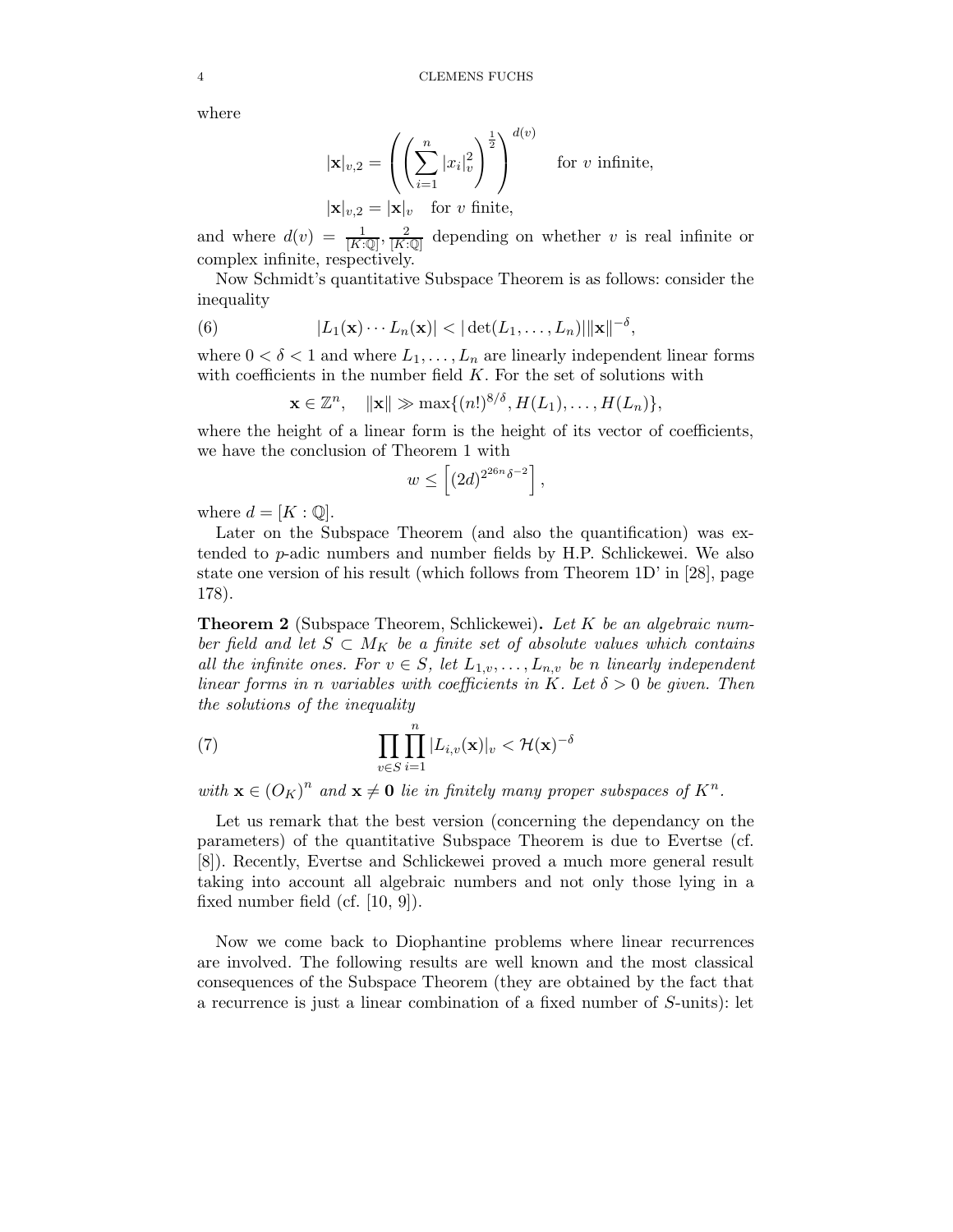$(G_n)$  be a non-degenerate linear recurrence and assume that also  $\alpha_1, \ldots, \alpha_t$ are not roots of unity. Denote by  $N(a)$  for every complex number a the number of integers  $n$  with

$$
G_n = a
$$

(this number is called the a-multiplicity of  $(G_n)$ ). From the Theorem of Skolem-Mahler-Lech (cf. [20]) it follows that then  $N(a)$  is finite. Schlickewei [26] proved that if  $\alpha_1, \ldots, \alpha_t$  and the coefficients of  $P_1, \ldots, P_t$  generate an algebraic number field K of degree q, then for every  $a \in K$  we have

$$
N(a) \le q^{6d^2} 2^{2^{28d!}}
$$

.

Recently, Schmidt proved that for arbitrary non-degenerate linear recurrences of complex numbers we have

$$
N(0) \le \exp(\exp(\exp(20d)))
$$

(cf. [29, 30]). Moreover, Evertse, Schlickewei and Schmidt [11] proved for power sums (i.e. simple linear recurrences), where the coefficients and roots are non-zero complex numbers and where neither  $\alpha_1, \ldots, \alpha_t$ , nor any quotient  $\alpha_i/\alpha_j$   $(1 \leq i < j \leq t)$  is a root of unity, we have

$$
N(a) \le \exp\left((t+2)(6t)^{4t}\right)
$$

for every  $a \in \mathbb{C}$ .

These results show that the Subspace Theorem is a major tool to consider Diophantine problems with linear recurrences.

The rest of the paper is organized as follows: in Section 2 we show how the Subspace Theorem can be used to solve the equation  $G_n = y^q$  and generalisations as  $f(G_n^{(1)}, \ldots, G_n^{(d)}, y) = 0$  for power sums. Moreover, we will consider generalisations of these results to the corresponding Diophantine inequalities. In Section 3 we will consider the equation  $H_n = yG_n$  and study upper bounds for the G.C.D. of two power sums  $(G_n)$  and  $(H_n)$ . In Section 4 we present a new result on the G.C.D. of two power sums and we will give a complete proof of this result in Section 5.

# 2. THE EQUATION  $G_n = y^q$  and generalisations

First we deal with Diophantine equations, where linear recurring sequences are involved. Such equations were earlier investigated by several authors, e.g. in the special case

(8) 
$$
G_n = Ey^q, \quad E \in \mathbb{Z}\backslash\{0\}
$$

including the question of how many squares are in classical sequences as the Fibonacci sequence. A survey on this equation can be found in [22, 23] and in more general form in [13, 17]. The first results have been proved just by using elementary and algebraic tools. Later, the results were obtained with the applications of lower bounds for linear forms in logarithms of algebraic numbers.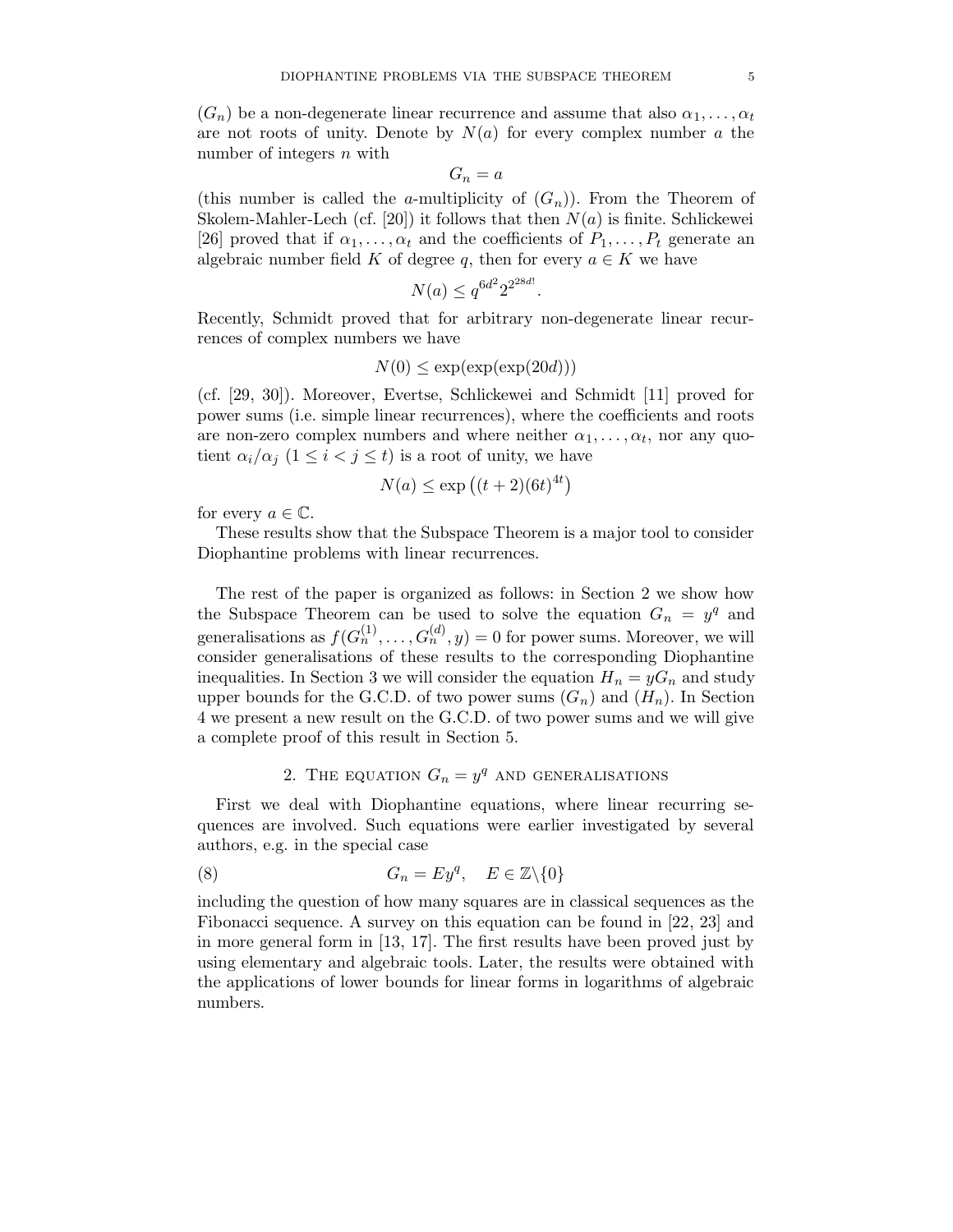#### 6 CLEMENS FUCHS

We mention here also Pisot's  $q$ -th root conjecture (cf. [24]), which states that if all the values of  $G_n$  are q-th powers in a given number field K, then  $G_n$  is identically a q-th power of a recurrence. This conjecture was finally verified by Zannier [32]. However, this result does not solve the question on the finiteness of the solutions of (8).

Corvaja and Zannier (cf. [3]) were able to attack this problem for power sums. They considered linear recurrences defined by

(9) 
$$
G_n = c_1 \alpha_1^n + c_2 \alpha_2^n + \cdots + c_t \alpha_t^n,
$$

where  $t \geq 2, c_1, c_2, \ldots, c_t$  are non-zero rational numbers,  $\alpha_1 > \alpha_2 > \cdots >$  $\alpha_t > 0$  are integers. They used the Subspace Theorem to show that for every integer  $q \geq 2$  the equation

$$
(10) \tG_n = y^q
$$

has only finitely many solutions  $(n, y) \in \mathbb{N}^2$  assuming that  $G_n$  is not identically a perfect qth power for all  $n$  in a suitable arithmetic progression. Observe that, as remarked in the Introduction, it is easy to decide effectively whether this is the case or not.

Tichy and the author [17] gave a quantitative version of the above result of Corvaja and Zannier by using the quantitative Subspace Theorem due to Evertse [8].

**Theorem 3** (p. 12, [17]). Let  $(G_n) \in \mathcal{E}_{\mathbb{Z}}^+$  be a linear recurring sequence defined by (9) where  $t \geq 2, c_1, c_2, \ldots, c_t$  are nonzero rational numbers,  $\alpha_1 >$  $\alpha_2 > \cdots > \alpha_t > 0$  are integers and such that for given  $q \geq 2$  there is no  $r \in \{0, \ldots, q-1\}$  with  $G_{mq+r}$  a perfect qth power for all  $m \in \mathbb{N}$ . Then the number of solutions  $(n, y) \in \mathbb{N}^2$  of the equation

$$
G_n = y^q
$$

is finite and can be bounded above by an explicitly computable number depending on  $q, c_1, c_2, \ldots, c_t, \alpha_1, \ldots, \alpha_t$ .

Sketch of the Proof: We approximate the quantity  $G_n^{1/q}$  by defining

$$
H_m := (c_1 \alpha_1^r)^{1/q} \cdot \alpha_1^m \cdot \left[1 + \sum_{j=1}^R \binom{1/q}{j} \cdot \left(\sum_{i=2}^t \frac{c_i \alpha_i^{mq+r}}{c_1 \alpha_1^{mq+r}}\right)^j\right],
$$

where  $R \ge 1$  and where  $n = mq + r, n \in \mathbb{N}, r \in \{0, ..., q - 1\}$ . This quantity is obtained by using the binomial series for expanding  $G_n^{1/q}$  after putting first out the dominant root  $\alpha_1$  and by truncating this series at the index R. We write

$$
H_m = \sum_{i=1}^h d_i \left(\frac{e_i}{b}\right)^m,
$$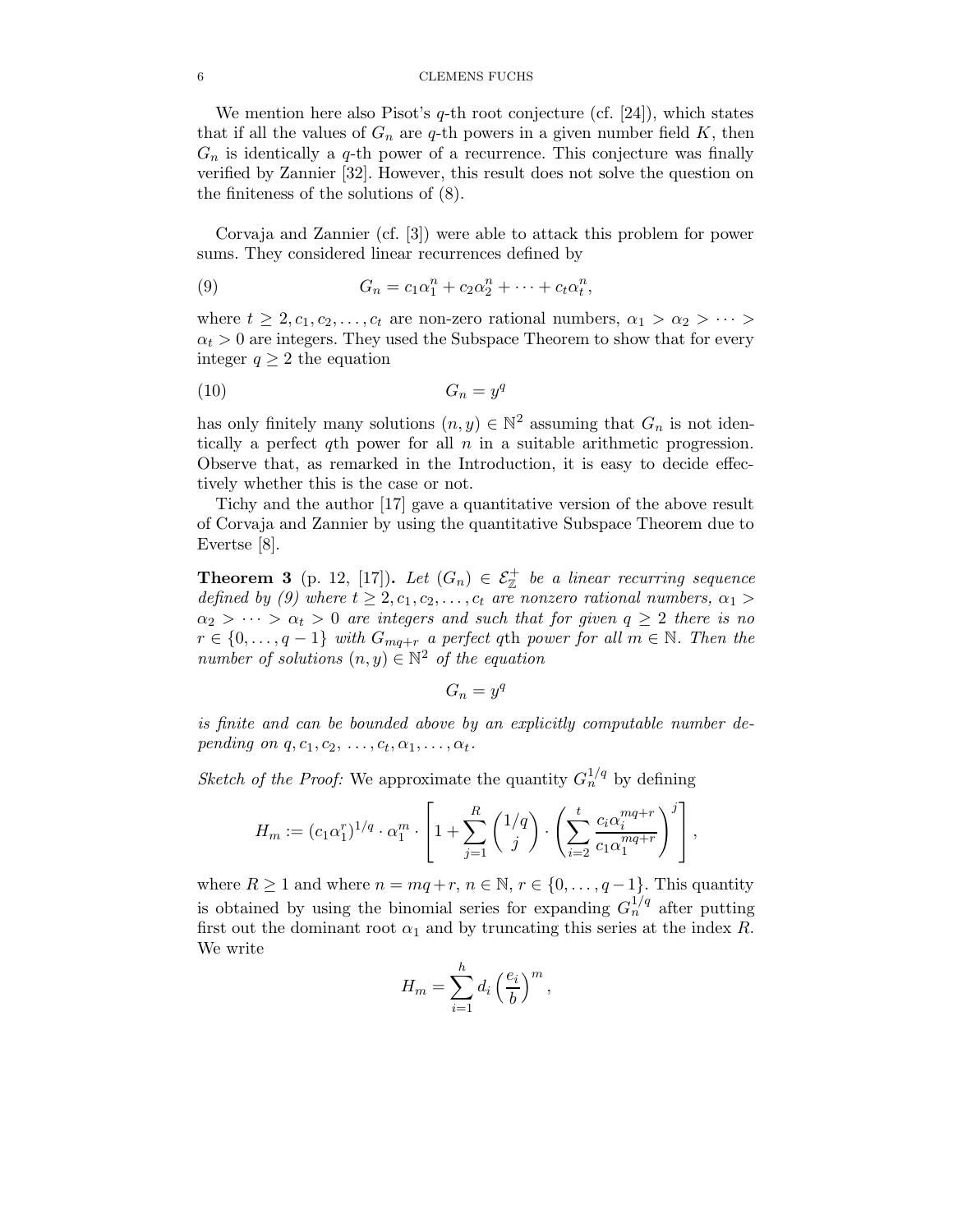where  $d_i \in \mathbb{Q}((c_1\alpha_1^r)^{1/q})^*$ ,  $e_i$ , b are integers,  $b > 0$ , and the  $e_i/b$  are nonzero distinct rational numbers. We have obtained an approximation for the solutions  $y_{mq+r}$  as linear combination of S-units for a finite set S of absolute values which we define in a second. From this we can construct a small linear form with respect to the usual infinite absolute value. This will always be our main strategy.

Define the linear forms  $L_{i,v}$  for  $v \in S = \{\infty \text{ and primes dividing } e_i \text{ or } b\}$ and  $i = 1, \ldots, h$  as follows:

$$
L_{0,\infty} := X_0 - \sum_{i=1}^h d_i X_i
$$
 and  $L_{i,v} := X_i$ 

for  $(i, v) \neq (0, \infty)$ . Applying the Subspace Theorem (Theorem 2) now yields the result by a standard argument (see also the end of the proof in Section  $\Box$ 

Later on, Corvaja and Zannier [4] generalized their result (in fact for power sums defined over  $\mathbb Q$  this result was already contained in [3]). Let K be an algebraic number field and let  $(G_n)$  be a non-degenerate linear recurring sequence defined by (4) where  $t \geq 2$ ,  $c_i$  are non-zero elements of K for all  $i = 2, \ldots, t$  and where  $\alpha_1, \ldots, \alpha_t$  are elements of K with  $1 \neq |\alpha_1| > |\alpha_i|$  for all  $j = 2, \ldots, t$ . Let  $f(x, y) \in K[x, y]$  be monic in y and suppose that there do not exist non-zero algebraic numbers  $d_j, \beta_j$  for  $j = 1, ..., k$  such that

(11) 
$$
f\left(G_n, \sum_{j=1}^k d_j \beta_j^n\right) = 0
$$

for all n in an arithmetic progression. Then the number of solutions  $(n, y) \in$  $\mathbb{N} \times K$  of the equation

$$
(12)\qquad \qquad f(G_n, y) = 0
$$

is finite. The author [13] gave a quantitative version of this result, which is a little bit more general in the assumptions.

**Theorem 4** (p. 236, [13]). Let K be an algebraic number field and let  $(G_n)$ be a linear recurring sequence defined by

$$
G_n = \lambda_1 \alpha_1^n + P_2(n) \alpha_2^n + \dots + P_t(n) \alpha_t^n,
$$

where  $t \geq 2, \lambda_1$  is a non-zero element of K,  $P_i(x) \in K[x]$  for all  $i = 2, \ldots, t$ and where  $\alpha_1, \ldots, \alpha_t$  are elements of K with  $1 \neq |\alpha_1| > |\alpha_i|$  for all  $j =$  $2, \ldots, t$ . Let  $f(x, y) \in K[x, y]$  be monic in y and suppose that there do not exist non-zero algebraic numbers  $\beta_j$  and polynomials  $d_i(n) \in K[n]$  for  $j =$  $1, \ldots, k$  such that k

$$
f\left(G_n, \sum_{j=1}^k d_j(n)\beta_j^n\right) = 0
$$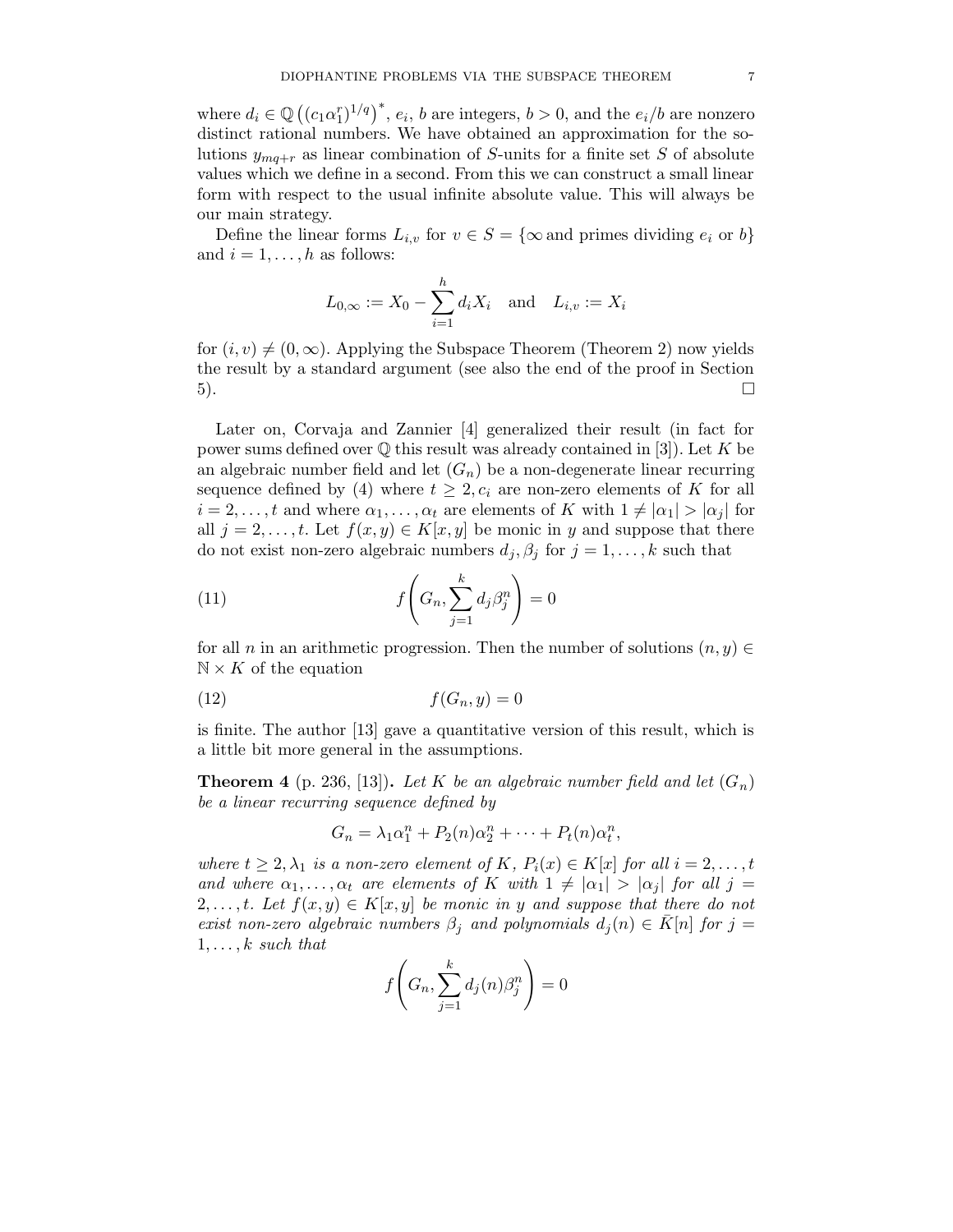#### 8 CLEMENS FUCHS

for all n in an arithmetic progression. Then the number of solutions  $(n, y) \in$  $\mathbb{N} \times K$  of the equation

$$
f(G_n, y) = 0
$$

is finite and can be bounded by an explicitly computable number C depending on f and on the coefficients and the initial values of the recurrence.

Sketch of the Proof: We work only in the case  $|\alpha_1| > 1$  and consider the Puiseux expansion at  $x = \infty$  of the solution  $y = y(x)$  of  $f(x, y) = 0$ .

Now by Puiseux's Theorem we can conclude that

$$
f(x,y) = \prod_{j,i} (y - y_{ij}),
$$

where

$$
y_{ij} = \sum_{k=v_i}^{\infty} a_{ik} \zeta^{jk} \left(\frac{1}{x}\right)^{\frac{k}{e_i}},
$$

for  $j = 0, \ldots, e_i - 1, i = 1, 2, \ldots, r$ . Therefore for each solution  $(n, y_n)$  of  $(12)$  we get

(13) 
$$
y_n = \sum_{k=v}^{\infty} \beta_k G_n^{-\frac{k}{e}},
$$

for some  $v, e$  and  $\beta_k$ , which lie in a fixed finite extension of K.

We have the binomial expansion

$$
G_n^{-\frac{k}{e}} = \lambda_1^{-\frac{k}{e}} \alpha_1^{-\frac{k_n}{e}} \sum_{r=0}^{\infty} {\binom{-\frac{k}{e}}{r}} \left( \sum_{i=2}^{t} \frac{P_i(n)}{\lambda_1} \left( \frac{\alpha_i}{\alpha_1} \right)^n \right)^r,
$$

for some choice of the eth roots of  $\lambda_1$  and  $\alpha_1$ . Thus we can approximate  $y_n$ by a finite sum extracted from the Puiseux expansion (13), namely by

$$
H_n := \sum_{k=v}^H \beta_k \lambda_1^{-\frac{k}{e}} \alpha_1^{-\frac{kn}{e}} \sum_{r=0}^H \begin{pmatrix} -\frac{k}{e} \\ r \end{pmatrix} \left( \sum_{i=2}^t \frac{P_i(n)}{\lambda_1} \left( \frac{\alpha_i}{\alpha_1} \right)^n \right)^r,
$$

where  $H \geq 1$  is an integer to be chosen later.

As before this leads to one small linear form with respect to the usual absolute value. All other linear forms are again the trivial projections. They are small because the expression above is again a linear combination of S-units. The result follows from the Subspace Theorem.  $\Box$ 

Scremin [31] proved the following result which is related to what we consider here (in fact it is a consequence on his related result on the Diophantine inequality which we will mention below). Let  $f(x, y) \in \overline{\mathbb{Q}}[x, y]$  be monic in y, absolutely irreducible and of degree  $d \geq 2$  in y; let  $g(n) \in \mathbb{Z}[x]$  be a non constant polynomial; let  $G_n \in \overline{\mathbb{Q}}\mathcal{E}_{\mathbb{Z}}$  not constant. Then the equation

$$
f(G_n, y) = g(n)
$$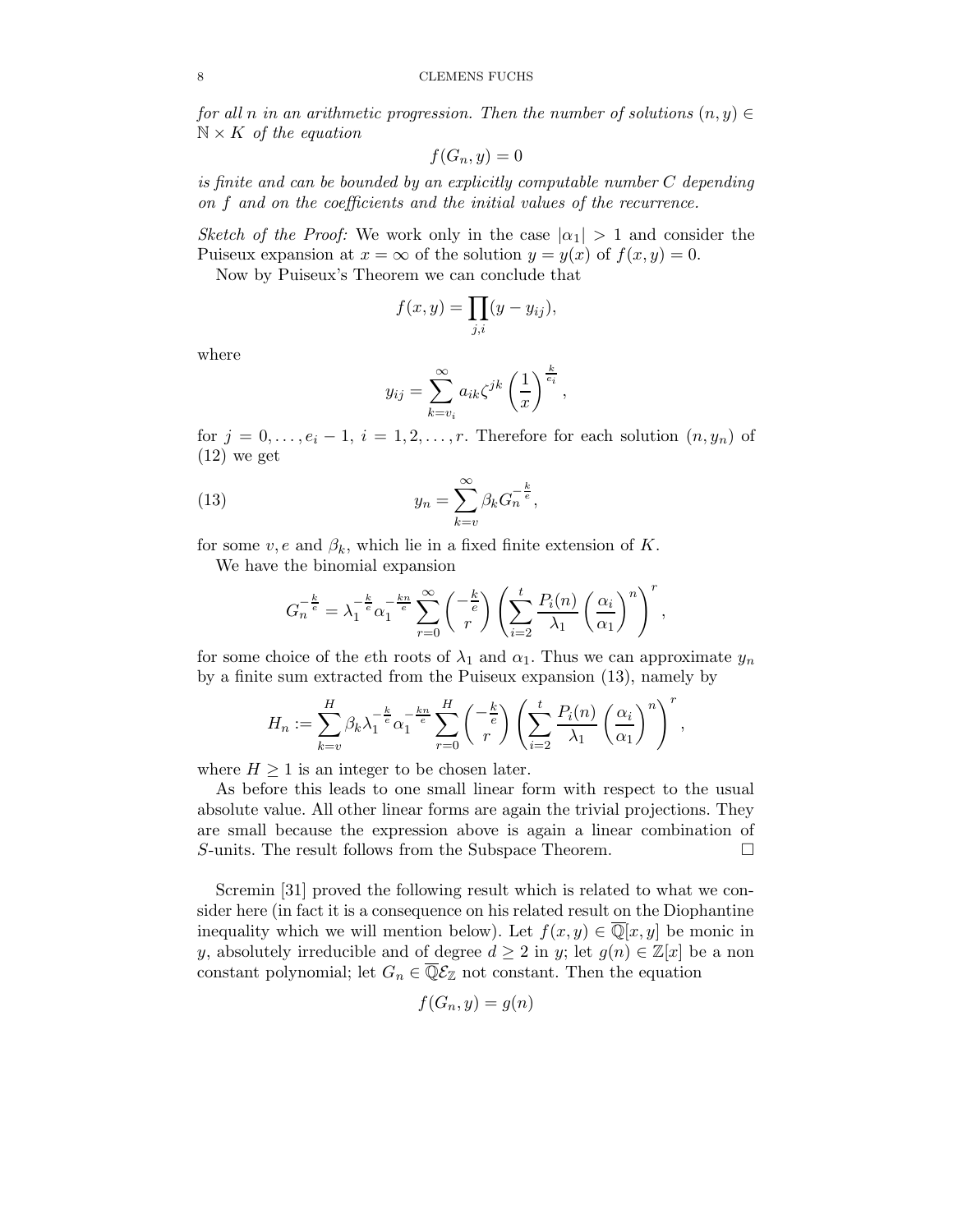has only finitely many solutions  $(n, y) \in \mathbb{N} \times \mathbb{Z}$ .

Recently, Scremin and the author [15] generalised these results to the equation

(14) 
$$
G_n^{(0)}y^d + \ldots + G_n^{(d-1)}y + G_n^{(d)} = 0.
$$

First we need some notation. Let  $d \geq 2$  be an integer and let  $G_n^{(0)}, \ldots, G_n^{(d)} \in$  $\overline{\mathbb{Q}}\mathcal{E}_\mathbb{Z}^+$ , i.e. we have

$$
G_n^{(0)} = a_1^{(0)} \alpha_1^{(0)^n} + a_2^{(0)} \alpha_2^{(0)^n} + \ldots + a_{t^{(0)}}^{(0)} \alpha_{t^{(0)}}^{(0)^n},
$$
  
\n
$$
\vdots
$$
  
\n
$$
G_n^{(d)} = a_1^{(d)} \alpha_1^{(d)^n} + a_2^{(d)} \alpha_2^{(d)^n} + \ldots + a_{t^{(d)}}^{(d)} \alpha_{t^{(d)}}^{(d)^n},
$$

where  $a_i^{(j)}$  $\alpha_i^{(j)}$  are algebraic and  $\alpha_i^{(j)}$  $\alpha_i^{(j)}$  are positive integers such that  $\alpha_1^{(j)} > \alpha_2^{(j)} >$  $\ldots > \alpha_{\scriptscriptstyle \pmb{i} (i)}^{(j)}$  $t_{(j)}^{(j)}$  for all  $i = 1, \ldots t^{(j)}$  and  $j = 0, \ldots, d$ .

Let  $f(x_0, \ldots, x_d, y) = x_0 y^d + \ldots + x_{d-1} y + x_d$ . So the above equation becomes

$$
f(G_n^{(0)}, \ldots, G_n^{(d)}, y) = 0.
$$

We will show how to this equation another equation in some normal form can be associated. First, we set (for a positive real determination of the roots)

$$
\alpha:=\max_{i=1,\ldots,d}\left(\frac{\alpha_1^{(i)}}{\alpha_1^{(0)^{\frac{d-i}{d}}}}\right)^{\frac{1}{i}}.
$$

Moreover, let

$$
y = \frac{\alpha^n}{\alpha_1^{(0)\frac{n}{d}}}z.
$$

Then consider

(15) 
$$
\frac{1}{\alpha^{dn}} f\bigg(G_n^{(0)}, \ldots, G_n^{(d)}, \frac{\alpha^n}{\alpha_1^{(0)^{\frac{n}{d}}}} z\bigg).
$$

This is a polynomial in z with coefficients in  $\overline{\mathbb{Q}}\mathcal{E}_A$ , where A is the multiplicative group generated by

$$
\alpha, \alpha_1^{(0)^{\frac{1}{d}}}
$$
 and the roots of  $G_n^{(0)}, \ldots, G_n^{(d)}$ ,

i.e. the coefficients of this polynomial are again power sums. Observe that all the roots which appear in these power sums are  $\leq 1$ , because of our construction and that one of the roots which appears as coefficient of  $z^d$  is 1. Let  $\gamma_1, \ldots, \gamma_r$  denote the different roots of these power sums (the coefficients of  $(15)$  as a polynomial in z), which are strictly less than 1. We identify the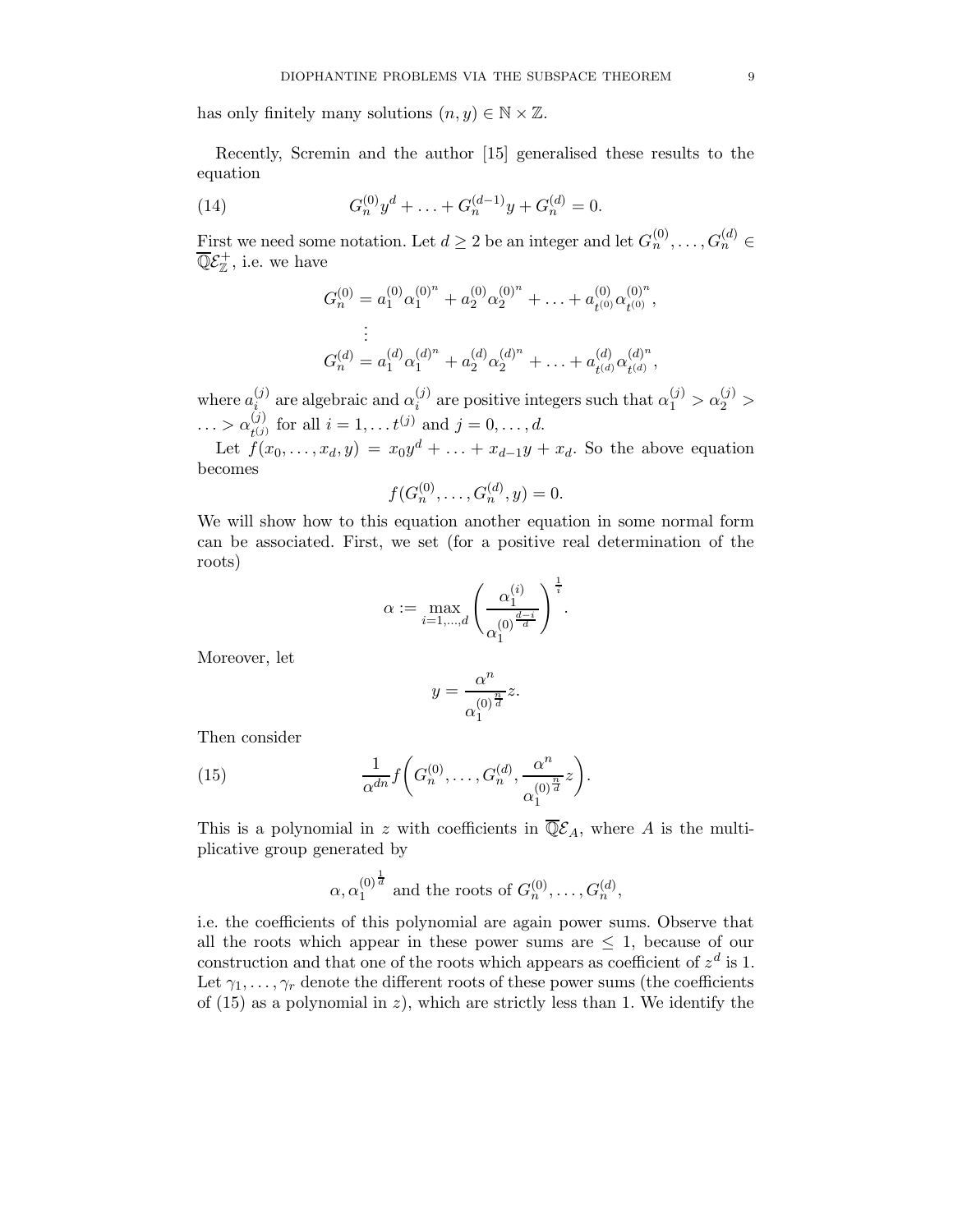expressions  $\gamma_i^n$  in (15) by a new variable  $x_i$ . Therefore we get a polynomial (linear in  $x_1, \ldots, x_r$ )  $g(x_1, \ldots, x_r, z) \in \overline{\mathbb{Q}}[x_1, \ldots, x_r, z]$  such that

$$
g(\gamma_1^n,\ldots,\gamma_r^n,z)=\frac{1}{\alpha^{dn}}f\bigg(G_n^{(0)},\ldots,G_n^{(d)},\frac{\alpha^n}{\alpha_1^{(0)^{\frac{n}{d}}}}z\bigg).
$$

This polynomial is some kind of normal form for our equation under consideration. We denote by  $D(G_n^{(1)}, \ldots, G_n^{(d)})$  the discriminant of g with respect to z evaluated at  $(0, \ldots, 0)$ .

We are now able to formulate our next result, which states that the equation (14) has only finitely many solutions in integers, apart from "trivial" cases which can be classified and which come from functional identities in the ring of power sums.

**Theorem 5** (p. 154, [15]). Let  $d \geq 2$  and let  $G_n^{(0)}, \ldots, G_n^{(d)} \in \overline{\mathbb{Q}}\mathcal{E}_{\mathbb{Z}}^+$ . Assume that

(16) 
$$
D(G_n^{(1)},...,G_n^{(d)}) \neq 0.
$$

Then there exist finitely many recurrences  $H_n^{(1)}, \ldots, H_n^{(s)}$  with algebraic coefficients and algebraic roots, arithmetic progressions  $\mathcal{P}_1, \ldots, \mathcal{P}_s$ , and a finite set N of integers, such that for the set S of solutions  $(n, y) \in \mathbb{N} \times \mathbb{Z}$  of the equation

$$
f(G_n^{(0)}, \ldots, G_n^{(d)}, y) = G_n^{(0)}y^d + \ldots + G_n^{(d-1)}y + G_n^{(d)} = 0
$$

we have

$$
S = \bigcup_{i=1}^{s} \{ (n, H_n^{(i)}) : n \in \mathcal{P}_i \} \cup \{ (n, y) : n \in \mathcal{N}, y \in \mathbb{Z} \} \cup M,
$$

where M is a finite set.

Sketch of the Proof: The solutions  $(n, y_n)$  of the equation give rise to solutions  $(n, z_n)$  of the equation  $g(\gamma_1^n, \ldots, \gamma_r^n, z_n) = 0$ . We consider infinitely many solutions  $(n, z_n)$  where  $n \in \Sigma$  and  $\Sigma$  is a sequence of positive integers. From the construction of g it follows that the sequence  $(z_n)$  must be bounded and therefore lie in some neighbourhood of the solutions of

$$
g(0,\ldots,0,z)=0,
$$

at least if  $n$  is large enough.

By a suitable version of the Implicit Function Theorem we conclude

$$
z = z_0 + \sum_{|\mathbf{i}| > 0} a_{\mathbf{i}} x_1^{i_1} \dots x_r^{i_r}
$$

where  $\mathbf{i} = (i_1, \ldots, i_r), |\mathbf{i}| := |i_1 + \ldots + i_r|$  and with  $a_i \in \overline{\mathbb{Q}}$ , where  $z_0$  satisfies  $g(0, \ldots, 0, z_0) = 0.$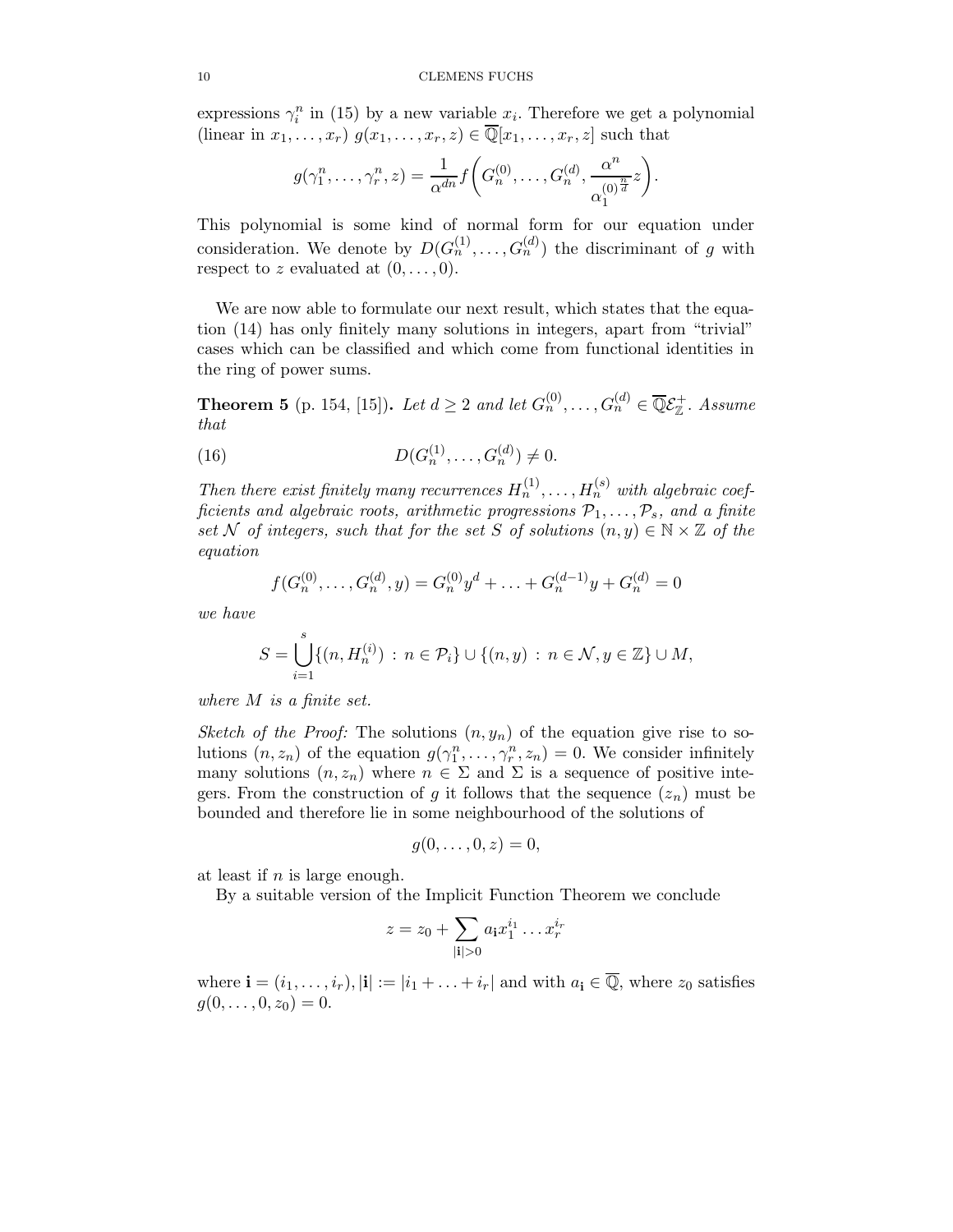Therefore for each solution  $(n, z_n)$  we get

$$
z_n = z_0 + \sum_{|\mathbf{i}|>0} a_{\mathbf{i}} \gamma_1^{i_1 n} \dots \gamma_r^{i_r n},
$$

for some  $z_0$  and coefficients  $a_i$ , and if n is large enough. Next we approximate  $z_n$  by

$$
V_n := z_0 + \sum_{0 < |\mathbf{i}| < H} a_\mathbf{i} \gamma_1^{i_1 n} \dots \gamma_r^{i_r n}.
$$

So, again we have an approximation for the solutions as a linear combination of S-units for a certain set S, which in turn leads to a small linear form. The result follows as before by applying the Subspace Theorem.  $\Box$ 

Now we turn our interest to Diophantine inequalities. Corvaja and Zannier proved in their paper [3] in 1998 also the following result: let  $G_n = c_1 \alpha_1^n +$  $c_2 \alpha_2^n + \cdots + c_t \alpha_t^n$ , where  $t \geq 2, c_1, c_2, \ldots, c_t$  are non-zero rational numbers,  $\alpha_1 > \alpha_2 > \cdots > \alpha_t > 0$  are integers. Then for fixed  $\epsilon > 0$  and every integer  $q \ge 2$  there exist power sums  $H_n^{(1)}, \ldots, H_n^{(s)} \in \overline{\mathbb{Q}}\mathcal{E}_{\overline{\mathbb{Q}}}$  such that all solutions  $(n, y) \in \mathbb{N} \times \mathbb{Z}$  of the Diophantine inequality

$$
|y^q - G_n| \ll |G_n|^{1 - \frac{1}{d} - \epsilon}
$$

apart from finitely many, satisfy  $y = H_n^{(i)}$  for a certain  $i = 1, \ldots, s$ . As an immediate consequence, for every  $q \geq 2$  the equation  $G_n = y^q$  has only finitely many solutions, if we suppose that  $\alpha_1, \alpha_2$  are coprime. It is easy to see that the upper bound is best possible; if we remove  $\epsilon$  then the conclusion is no longer true.

Scremin [31] studied lower bounds for the quantity  $|f(G_n, y)|$ , where  $f(x, y) \in \overline{\mathbb{Q}}[x, y]$  is absolutely irreducible, monic and of degree  $d \geq 2$  in y. He proved the following generalisation of the result of Corvaja and Zannier, namely that for  $G_n \in \overline{\mathbb{Q}}\mathcal{E}_{\mathbb{Z}}$  and for fixed  $\epsilon > 0$  there exists a finite set of power sums  $H_n^{(1)}, \ldots, H_n^{(s)} \in \mathcal{E}_{\mathbb{Z}}^+$  such that every solution  $(n, y) \in \mathbb{N} \times \mathbb{Z}$ , apart from finitely many, of the Diophantine inequality

$$
\left|f(G_n, y)\right| < \left|\frac{\partial f}{\partial y}(G_n, y)\right| \cdot |G_n|^{-\epsilon}
$$

satisfies  $y = H_n^{(i)}$  for a certain  $i = 1, \ldots, s$ .

Scremin and the author again went a step further and considered a generalisation of the equation (14) to the case of inequalities. They proved:

**Theorem 6** (p. 168, [16]). Let  $d \ge 2$ ,  $G_n^{(1)}, \ldots, G_n^{(d)} \in \overline{\mathbb{Q}} \mathcal{E}_{\mathbb{Z}}^+$ . Let  $f(x_1, \ldots, x_n)$  $x_d, y$  be monic in y. Assume that

$$
D(G_n^{(1)}, \ldots, G_n^{(d)}) \neq 0.
$$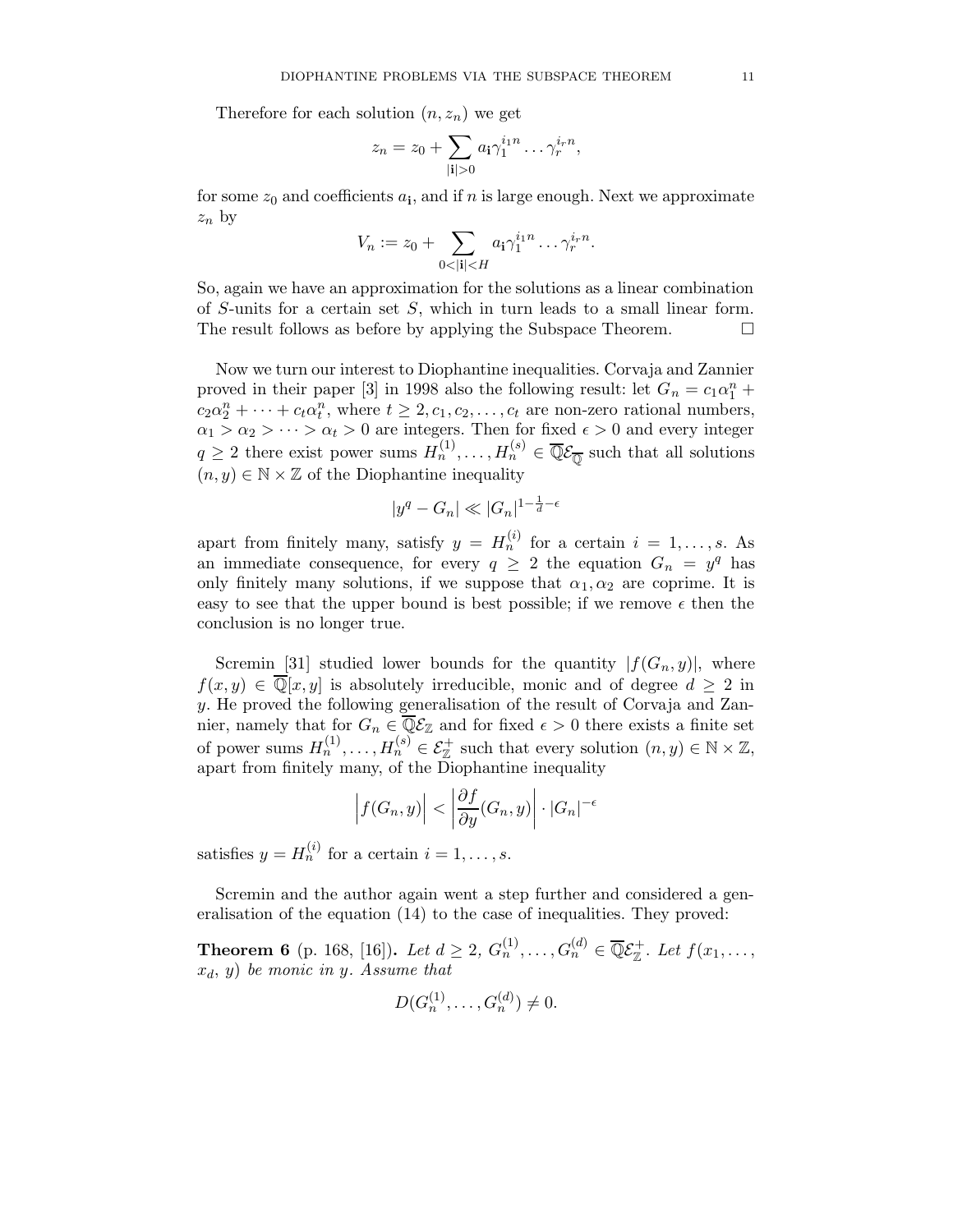Finally, let  $\epsilon > 0$ . Then there exist finitely many recurrences  $H_n^{(1)}, \ldots$ ,  $H_n^{(s)}$   $\in$   $\overline{\mathbb{Q}}\mathcal{E}_{\overline{\mathbb{Q}}}$  such that all but finitely many solutions  $(n, y) \in \mathbb{N} \times \mathbb{Z}$  of the Diophantine inequality

$$
\left| f(G_n^{(1)},\ldots,G_n^{(d)},y) \right| < \alpha^{n(d-1-\epsilon)},
$$

have  $y = H_n^{(i)}$  for some  $i = 1, \ldots, s$ . Moreover, the set of natural numbers n such that  $(n, y)$  is a solution of the inequality is the union of a finite set and a finite number of arithmetic progressions.

Sketch of the Proof: Since  $D(G_n^{(1)},...,G_n^{(d)}) \neq 0$ , we conclude by the Implicit Function Theorem that

$$
g(x_1,\ldots,x_r,z)=(z-\varphi_1)\cdot\ldots\cdot(z-\varphi_d)
$$

with

$$
\varphi_1(x_1,\ldots,x_r) = \sum_{|\mathbf{i}| \ge 0} a_{\mathbf{i},1} x_1^{i_1} \cdots x_r^{i_r},
$$
  

$$
\vdots
$$
  

$$
\varphi_d(x_1,\ldots,x_r) = \sum_{|\mathbf{i}| \ge 0} a_{\mathbf{i},d} x_1^{i_1} \cdots x_r^{i_r}
$$

where  $a_{i,j} \in \overline{Q}$ ,  $z_i := a_{0,i}, i = 1, \ldots, d$  satisfy  $g(0, \ldots, 0, z_i) = 0$ . For each solution  $(n, z)$  we get that

$$
z - \varphi_j(\gamma_1^n, \dots, \gamma_r^n) = z - \sum_{|\mathbf{i}| \ge 0} a_{\mathbf{i},j} \gamma_1^{i_1 n} \cdots \gamma_r^{i_r n}
$$

is small for some  $j = 1, \ldots, d$  and if n is large enough. Here we need that  $|z| \leq c\alpha^n$  for some constant c. All solutions which do not satisfy this trivially fulfill our conclusion (see [16, Proposition 1]).

We consider the sets for  $j = 1, \ldots, d$ 

$$
M_j = \left\{ (n, z) : |z - \varphi_j| = \min_{i=1,\dots,d} \{ |z - \varphi_i| \} \right\}.
$$

Without loss of generality, we assume  $(n, z) \in M_1$ . For  $(n, z) \in M_1$  we now consider

$$
|g(\gamma_1^n,\ldots,\gamma_r^n,z)|=|z-\varphi_1|\,|z-\varphi_2|\,\cdots\,|z-\varphi_d|.
$$

First we calculate the contribution of the "big" terms. We have

$$
|z - \varphi_2| \cdots |z - \varphi_d| \ge \left(\frac{1}{3} \min_{i=2,\dots,d} \{|z_i - z_1|\}\right)^{d-1}.
$$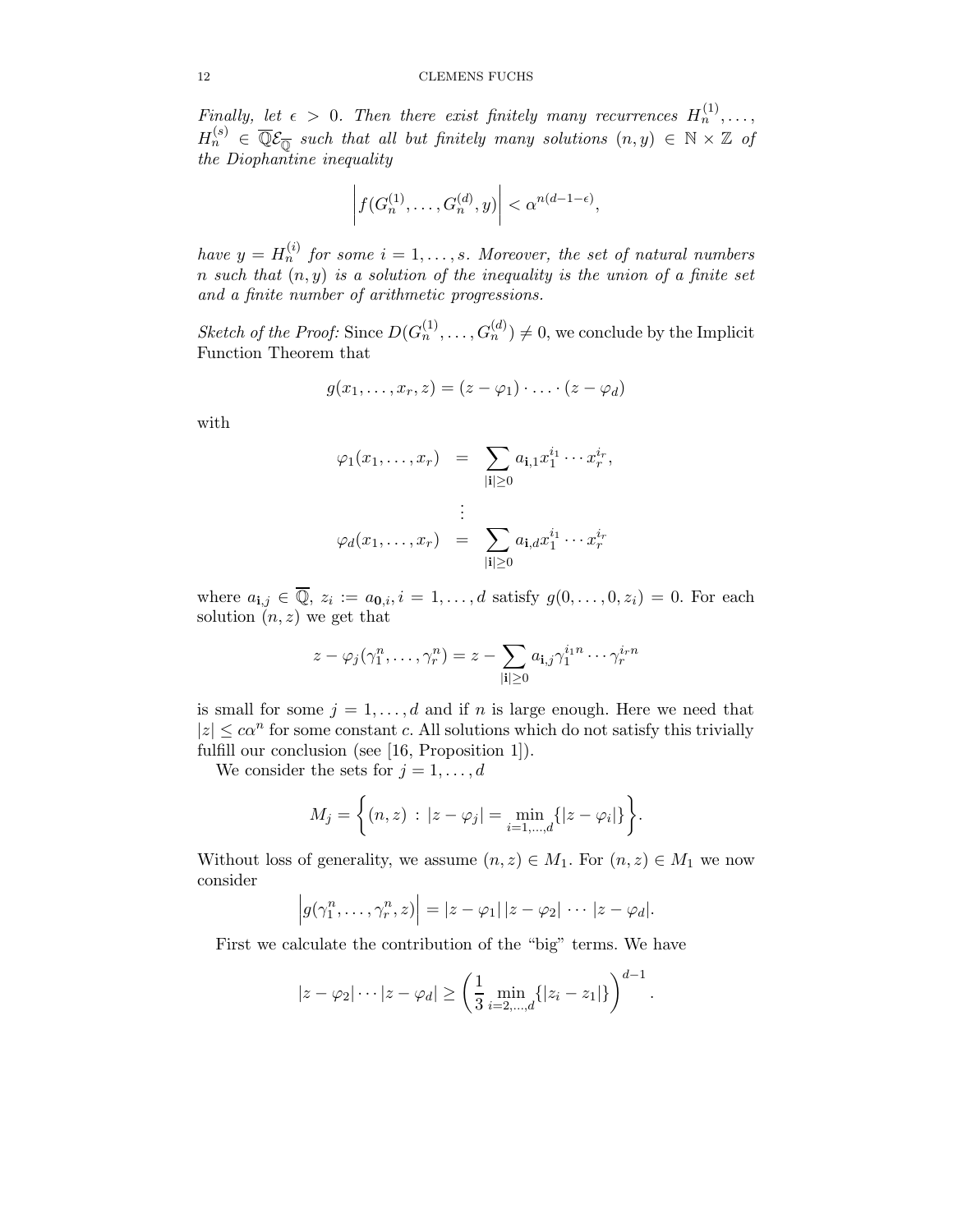Now we consider the small term  $|z - \varphi_1|$ . We are going to approximate z by a finite sum extracted from

$$
\varphi_1 = z_0 + \sum_{|\mathbf{i}|>0} a_{\mathbf{i},1} \gamma_1^{i_1 n} \cdots \gamma_r^{i_r n} =
$$
  
=  $z_0 + \sum_{0<|\mathbf{i}| \le H} a_{\mathbf{i},1} \gamma_1^{i_1 n} \cdots \gamma_r^{i_r n} + \mathcal{O}(\gamma^n).$ 

We define

$$
V_n := z_0 + \sum_{0 < |\mathbf{i}| \le H} a_{\mathbf{i},1} \gamma_1^{i_1 n} \cdots \gamma_r^{i_r n},
$$

and use the Subspace Theorem to show

$$
|z - \varphi_1| > C_1 \alpha^{-C_2 n},
$$

where  $C_1, C_2$  are certain constants, for all n outside of finitely many subspaces. From this the result follows in the usual way.  $\Box$ 

Observe that in [16] we did not use the Subspace Theorem directly to get the last result. Instead we used a technical result by Corvaja and Zannier [5, Theorem 4] which is itself a consequence of the Subspace Theorem.

The main restriction in all these results is that we have to assume the existence of a simple dominant root. Of course we conjecture that the results are true without this assumption. This is the major open problem in this subject area.

3. THE EQUATION 
$$
H_n = yG_n
$$
 AND THE G.C.D. OF  $G_n$ ,  $H_n$ 

At first sight this case seems to be much easier then the equations studied in the previous section. In fact it is possible to completely solve this equation. Also other more general questions, as on the G.C.D. of  $G_n$ ,  $H_n$ , are of interest and can be answered (at least partially).

In order to motivate what is going on in this case we mention the so-called Hadamard Quotient theorem (proved by van der Poorten, cf. [25]), which says that if  $(G_n)$ ,  $(H_n) \in \mathcal{E}_{\mathbb{Z}}^+$ , then  $H_n/G_n \in \mathbb{Z}$  for all  $n \in \mathbb{N}$  can only hold, if there is a recurring sequence  $(I_n) \in \mathcal{E}_{\mathbb{Z}}^+$  such that  $H_n = G_n \cdot I_n$  for all  $n \in \mathbb{N}$ . Roughly speaking this means that the quotient may have values in  $\mathbb Z$  for all  $n \in \mathbb N$  only when this is obvious, in the sense that it comes from an identical relation.

Corvaja and Zannier showed by using the Subspace Theorem a stronger result. They proved that if  $(G_n), (H_n)$  are as above and if  $H_n = yG_n$ has infinitely many solutions  $(n, y) \in \mathbb{N} \times \mathbb{Z}$  then there exists a recurring sequence  $(I_n)$  such that  $H_n = G_n \cdot I_n$  for all  $n \in \mathbb{N}$ . Thus again, the infinitude of solutions can be explained by a function relation in the ring of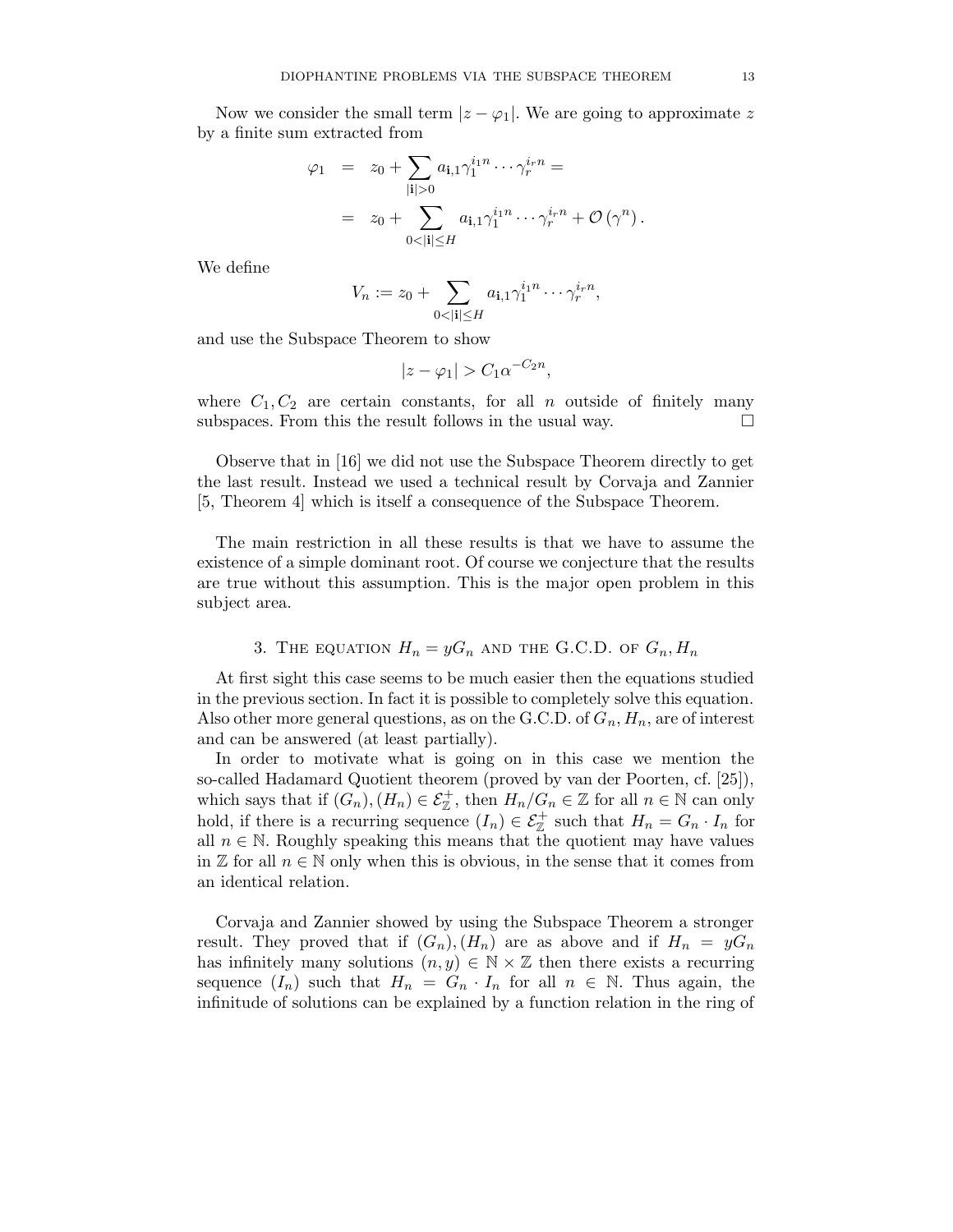power sums. This result can be found in [3].

Let us mention that in a very recent paper, Corvaja and Zannier solved this question in complete generality (i.e. for arbitrary linear recurrences  $(G_n)$ ) and  $(H_n)$ ; cf. [4]). They proved:

**Theorem 7** (Corvaja and Zannier). Let  $(G_n)$ ,  $(H_n)$  be linear recurrences and let  $R$  be a finitely generated subring of  $\mathbb{C}$ . Assume that for infinitely many  $n \in \mathbb{N}$ , we have  $G_n \neq 0$  and  $H_n/G_n \in \mathcal{R}$ . Then there exist a nonzero polynomial  $P(X) \in \mathbb{C}[X]$  and positive integers q, r such that both sequences  $n \mapsto P(n)H_{qn+r}/G_{qn+r}$  and  $n \mapsto G_{qn+r}/P(n)$  are linear recurrences.

The main problem in the proof was to get rid of the notorious dominant root condition and this was done by an ingenious application of the Subspace Theorem. They achieved this in the following way: first it is still possible to approximate  $H_n/G_n$  by using simultaneously all the roots with maximal absolute value; then they constructed several other small linear forms, out from the first one by multiplying the given small linear form by suitable powers of monomials in the dominant roots. We do not go more into details, since the proof of our original result in this paper follows essentially this line of proof, so we refer to Section 5.

Bugeaud, Corvaja and Zannier [1] used the Subspace Theorem to obtain more explicit results, bounding the cancellation in the fraction  $H_n/G_n$ , which is represented by the G.C.D. of  $G_n$  and  $H_n$ . In fact they showed that, if a, b are integers  $\geq 2$ , and b is not a power of a, then, provided n is sufficiently large, we have

(17) 
$$
G.C.D.(an - 1, bn - 1) \ll a^{\frac{n}{2}}.
$$

The number  $1/2$  in the exponent is best-possible, in view of the example  $a = c^2, b = c^s$ , for odd s.

In the case, when a and b are multiplicatively independent, they proved a sharper bound: Let  $\epsilon > 0$ . Then, provided *n* is sufficiently large, we have

(18) 
$$
G.C.D.(an - 1, bn - 1) < exp(\epsilon n).
$$

This result is remarkable, especially because it was the first time that in the proof not only one but several small linear forms were used to which the Subspace Theorem was applied afterwords (see the sketch of the proof of Theorem 9).

Bugeaud, Corvaja and Zannier remarked that their method holds in a more general context. Taking this into account the author [14] proved the following result:

**Theorem 8** (p. 23, [14]). Let  $(G_n)$  and  $(H_n)$  be linear recurring sequences of integers defined by  $G_n = c_1 \alpha_1^n + c_2 \alpha_2^n + \cdots + c_t \alpha_t^n$  and  $H_n = d_1 \beta_1^n + d_2 \beta_2^n +$  $\cdots + d_s \beta_s^n$ , where  $t, s \geq 2, c_i, d_j$  are non-zero complex numbers and where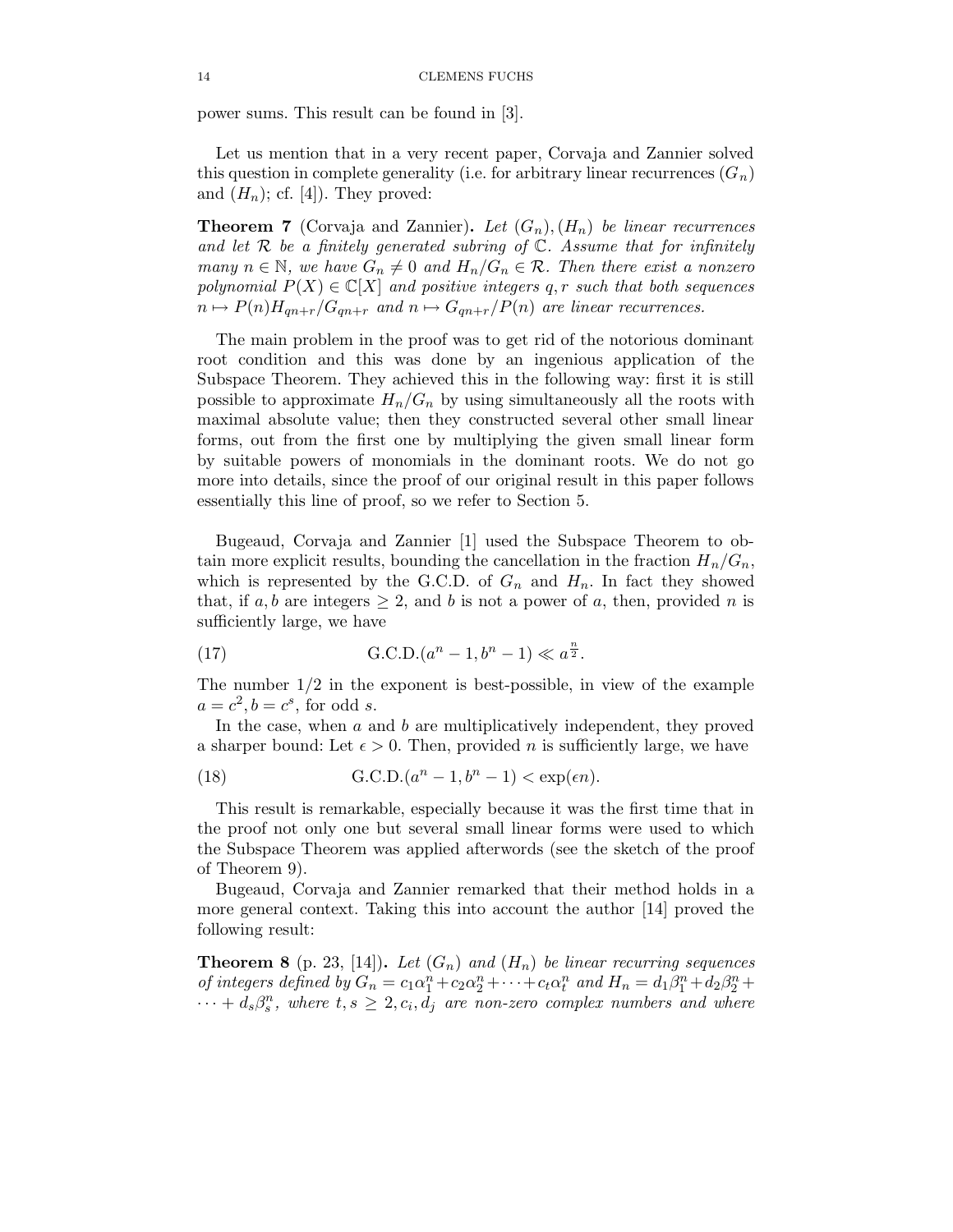$\alpha_1 > \cdots > \alpha_t > 0, \beta_1 > \cdots > \beta_s > 0$ . Furthermore we assume that  $G_n$  does not divide  $H_n$  in the ring  $\mathcal{E}_{\mathbb{Z}}^+$ . Then, provided  $n > C_1$ , we have

$$
\mathrm{G.C.D.}(G_n, H_n) < |G_n|^c
$$

for all n aside of a finite set of exceptions, which can be bounded by  $C_2$ , where  $C_1, C_2$  and  $c < 1$  are effectively computable numbers depending on the  $c_i, d_j, \alpha_i$  and  $\beta_j$ ,  $i = 1, \ldots, t, j = 1, \ldots, s$ .

Sketch of the Proof: Write

$$
z(n)=\frac{H_n}{G_n}=\frac{\mathfrak{c}_n}{\mathfrak{d}_n},
$$

where  $\mathfrak{c}_n, \mathfrak{d}_n$  are nonzero integers. We show that

$$
|\mathfrak{d}_n| \leq |G_n|^{1-c}
$$

can hold for  $n > C_1$  only for a finite number of n, whose cardinality can be bounded by  $C_2$ . From this the result will follow.

We expand  $G_n^{-1}$  and approximate  $z(n)$  by the power sum

$$
\tilde{z}(n) := H_n \cdot \frac{1}{c_1 \alpha_1^n} \sum_{j=0}^h (-1)^j \left( \sum_{i=2}^t \frac{c_i}{c_1} \left( \frac{\alpha_i}{\alpha_1} \right)^n \right)^j,
$$

where  $h \geq 1$  is an integer. Now an application of the Subspace Theorem proves the result.

Moreover, we get the following better result for "coprime" power sums  $(G_n)$  and  $(H_n)$  where  $(H_n)$  is of arbitrary large order:

**Theorem 9** (p. 25, [14]). Let  $(G_n)$  and  $(H_n)$  be linear recurring sequences of integers defined by  $G_n = c_1 \alpha^n + c_2$  and  $H_n = d_1 \beta_1^n + d_2 \beta_2^n + \cdots + d_s \beta_s^n$ , where  $s \geq 2, c_i, d_j$  are non-zero complex numbers and where  $\alpha > 1, \beta_1 >$  $\cdots > \beta_s > 0$  are integers with  $\alpha, \beta_1 \beta_2 \cdots \beta_s$  coprime. Furthermore, let  $\epsilon > 0$ . Then, provided  $n > C_1$ , we have

$$
\mathrm{G.C.D.}(G_n, H_n) < |G_n|^{\epsilon},
$$

for all n aside of a finite set of exceptions, whose cardinality can be bounded by  $C_2$ , where  $C_1, C_2$  are effectively computable numbers depending on the  $c_i, d_j, \alpha, \beta_j, i = 1, 2, j = 1, \ldots, s \text{ and } \epsilon.$ 

Sketch of the Proof: We fix a k and let

$$
\mathcal{J} = \{ \mathbf{j} = (j_1, \dots, j_s) : j_1 + \dots + j_s = k \}
$$

For every  $\mathbf{j} \in \mathcal{J}$ , we define

$$
H_{\mathbf{j},n} = \underline{\beta}^{n\mathbf{j}} \left( d_1 \beta_1^n + d_2 \beta_2^n + \ldots + d_s \beta_s^n \right).
$$

We write

$$
z_{\mathbf{j}}(n) = \frac{H_{\mathbf{j},n}}{G_n} = \frac{\mathfrak{c}_{\mathbf{j},n}}{\mathfrak{d}_n},
$$

where  $c_{i,n}, \mathfrak{d}_n$  are integers.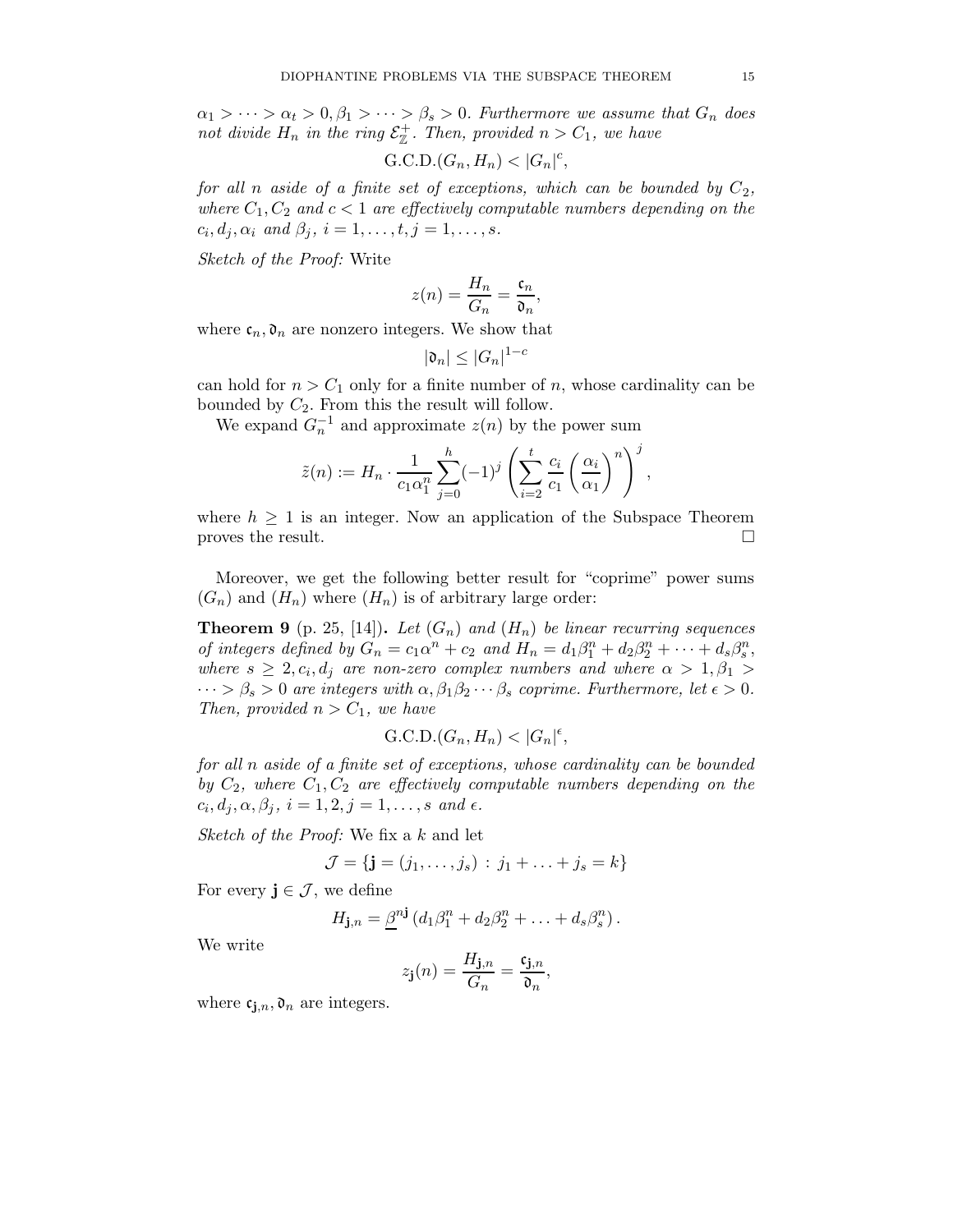Now we define

$$
\phi_{\mathbf{j}}(n) := z_{\mathbf{j}}(n) - H_{\mathbf{j},n} \cdot \sum_{i=1}^{h} (-1)^{i-1} \frac{c_2^{i-1}}{c_1^i} \alpha^{-ni} =
$$
  
=  $z_{\mathbf{j}}(n) - \beta_1^{j_1 n} \cdots \beta_s^{j_s n} \sum_{i=1}^{h} \sum_{l=1}^{s} (-1)^{i-1} d_l \frac{c_2^{i-1}}{c_1^i} \beta_l^n \alpha^{-ni},$ 

for every index  $\mathbf{j} = (j_1, \ldots, j_s)$  with  $j_1 + \ldots + j_s = k$ . We apply the Subspace Theorem by considering several "small" linear forms coming from the above approximation of the values  $z_j(n)$  for all  $j \in \mathcal{J}$  with k large enough (the above approximations were obtained by expanding  $G_n^{-1}$  in the definition of  $z_i(n)$  above).

Finally, this second parameter  $k$  can be chosen in such a way, that the theorem follows by an application of the Subspace Theorem.

Let us mention some very recent generalisations of these type of results. Corvaja and Zannier proved (in [6]) that for every fixed  $\epsilon > 0$  the inequality

$$
G.C.D.(u-1, v-1) < (max\{|u|, |v|\})^{\epsilon}
$$

holds for all pairs of multiplicatively independent S-units  $u, v \in \mathbb{Z}$  for a finite set of absolute values including the infinite ones. We remark that this result was used to confirm a conjecture of Győry, Sárközy and Stewart from [19] (for further results in this direction see also [18, 2]). In [7] they generalised this statement for other pairs of rational functions then  $u - 1$ ,  $v - 1$  and gave a reformulation in the language of heights in order to get an extension to number fields. Their results imply that if  $p(x, y), q(x, y) \in \overline{\mathbb{Q}}[x, y]$  are nonconstant coprime polynomials and suppose that not both of them vanish at  $(0,0)$  and let a, b be multiplicatively independent integers. Then for every  $\epsilon > 0$  we have that

$$
G.C.D.(p(a^n, b^n), q(a^n, b^n)) < \exp(\epsilon n)
$$

for all  $n$  large enough.

In [21] Luca studied the G.C.D. $(u-1, v-1)$  where  $u, v \in \mathbb{Z}$  are "near" S-units. His result implies that if  $f(x)$ ,  $f_1(x)$ ,  $g(x)$ ,  $g_1(x)$  are non-zero polynomials with integer coefficients and  $a, b$  are multiplicatively independent integers as before, then for every  $\epsilon > 0$  the inequality

$$
G.C.D.(f(n)an + g(n), f1(n)bn + g1(n)) < \exp(\epsilon n)
$$

holds for all  $n$  large enough.

Both results were obtained by using the ideas from [1].

## 4. New result on the G.C.D.

The aim of this section is to present a new result which is a generalisation of Theorem 9 to the case where also  $G_n$  is a power sums of arbitrarily large order. The proof uses again the Subspace Theorem but in a more involved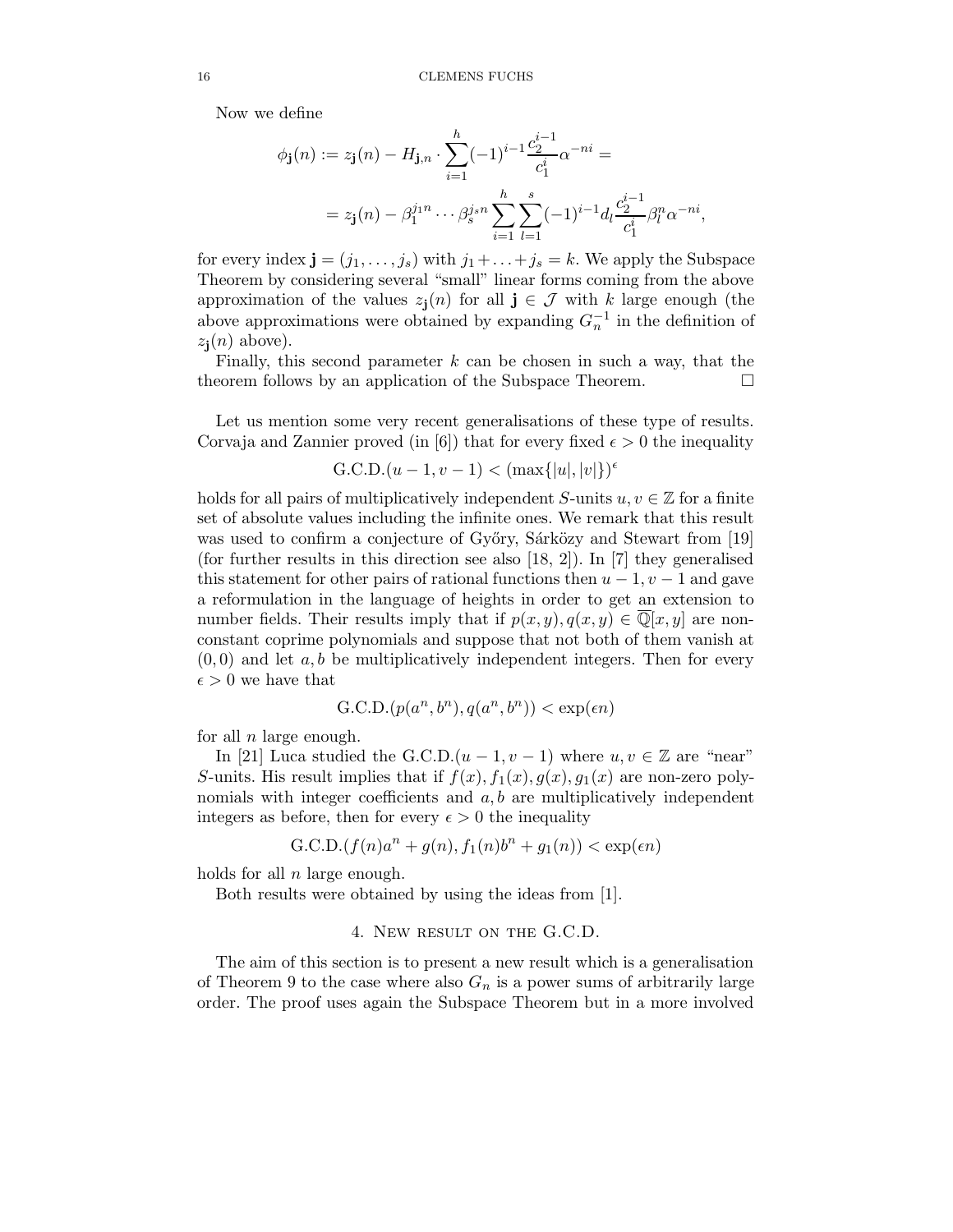way with several nontrivial small linear forms (also with respect to different absolute values).

The main result is the following theorem:

**Theorem 10.** Let  $(G_n)$  and  $(H_n)$  be linear recurring sequences of integers defined by  $G_n = c_1 \alpha_1^n + c_2 \alpha_2^n + \cdots + c_t \alpha_t^n$  and  $H_n = d_1 \beta_1^n + d_2 \beta_2^n + \cdots + d_s \beta_s^n$ , where  $t, s \geq 2, c_i, d_j$  are non-zero rational numbers and where  $\alpha_1 > \cdots >$  $\alpha_t > 0, \beta_1 > \cdots > \beta_s > 0$  are integers with  $\alpha_1, \alpha_2 \cdots \alpha_t \beta_1 \cdots \beta_s$  coprime. Furthermore, let  $\epsilon > 0$ . Then, we have

$$
\text{G.C.D.}(G_n, H_n) < \exp(\epsilon n)
$$

for all n large enough.

This theorem includes examples as

$$
G.C.D.(2n + 3n, 5n + 7n) < \exp(\epsilon n),
$$

for all  $n$  large enough, which seem not to be covered by the previous results mentioned above.

**Remark 1.** The condition  $\alpha_1, \alpha_2 \cdots \alpha_t \beta_1 \cdots \beta_s$  coprime assure that the sequences  $(G_n)$  and  $(H_n)$  are coprime as elements in the ring of power sums  $\mathcal{E}^+_\mathbb{Z}$  .

Remark 2. In the proof we use once again (as in the proof of [14, Theorem 2]) several small linear forms for the application of the Subspace Theorem. In fact the proof uses even more from the proof by Corvaja and Zannier of the main result in [4]. Moreover, we use nontrivial linear forms not only for one absolute value, but for several absolute values.

Remark 3. Of course it is possible, by using quantitative versions of the Subspace Theorem (e.g. due to Evertse [8]), to give the following more precise statement. There are explicitly computable positive constants  $C_1, C_2$ such that the claimed inequality is true for all  $n > C_1$  with finitely many exceptions whose cardinality can be bounded by  $C_2$ .

### 5. Proof of Theorem 10

For the reader's convenience we state a version of the Subspace Theorem due to Schlickewei in a simplified version which is enough for our application:

Proposition 1 (Subspace Theorem). Let S be a finite set of absolute values of  $\mathbb{Q}$ , including the infinite one and normalized in the usual way (i.e.  $|p|_v = p^{-1}$  if  $v|p$ ). Extend each  $v \in S$  to  $\overline{Q}$  in some way. For  $v \in S$  let  $L_{1,v}, \ldots, L_{N,v}$  be N linearly independent linear forms in N variables with algebraic coefficients and let  $\delta > 0$ . Then the solutions  $\mathbf{x} := (x_1, \dots, x_N) \in \mathbb{Z}^N$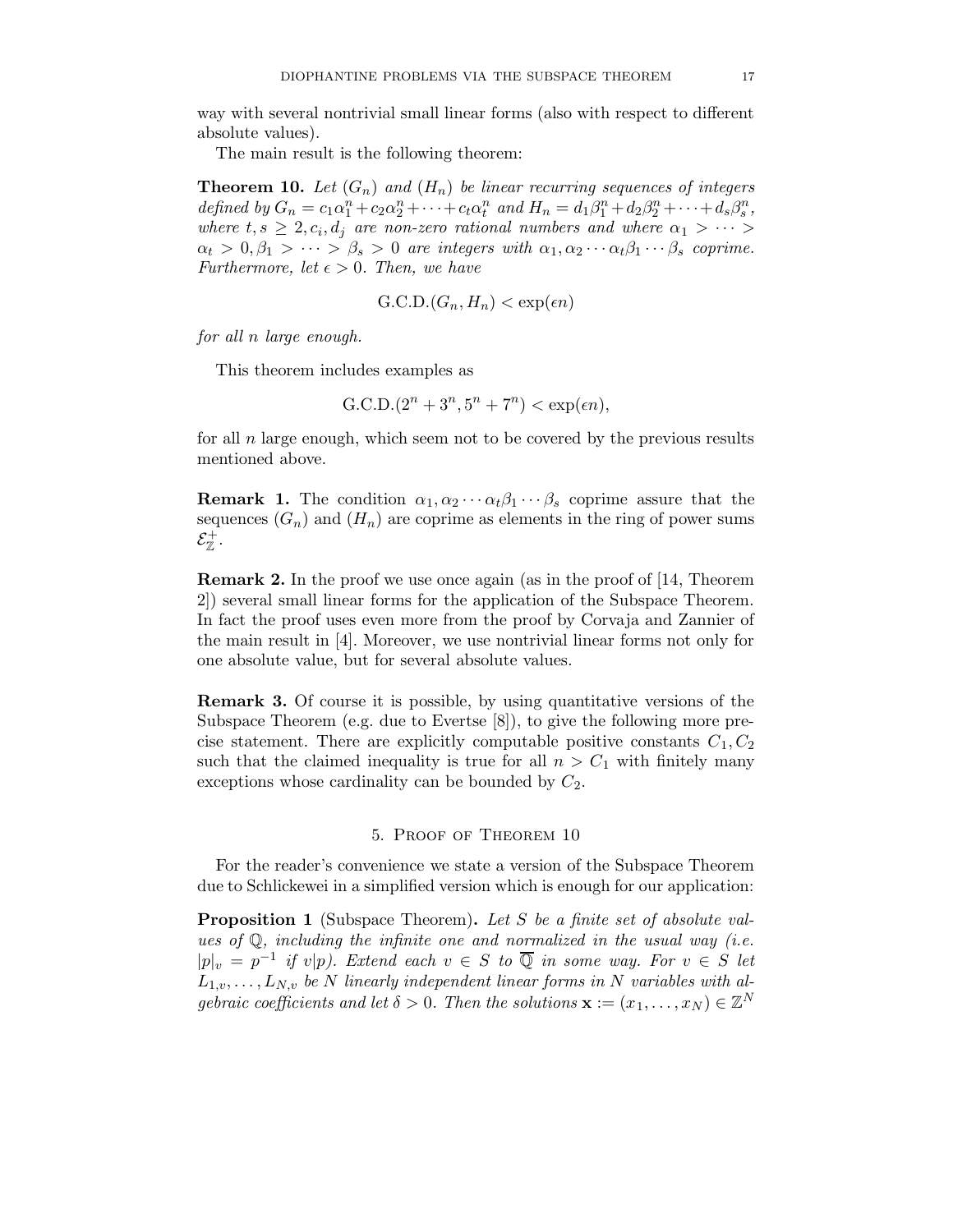to the inequality

$$
\prod_{v \in S} \prod_{i=1}^N \left| L_{i,v}(\mathbf{x}) \right|_v < \| \mathbf{x} \|^{-\delta},
$$

where  $\|\mathbf{x}\| := \max\{|x_i| : i = 1, ..., N\}$ , are contained in finitely many proper subspaces of  $\mathbb{Q}^N$ .

This theorem follows from [28, Theorem 1E, p. 178] (but a complete proof requires also [27]).

In the sequel let  $C_1, C_2, \ldots$  denote positive numbers depending only on  $c_i, d_j, \alpha_i$  and  $\beta_j, i = 1, \ldots, t, j = 1, \ldots, s$  and  $\epsilon$ .

First observe that by [14, Lemma 2] it follows that  $G_n = 0$  can only hold for finitely many n. So, we will exclude this case in the further considerations.

We now write

$$
z_n = \frac{H_n}{G_n} = \frac{\mathfrak{c}_n}{\mathfrak{d}_n},
$$

where  $\mathfrak{c}_n, \mathfrak{d}_n$  are nonzero integers. Thus we have

$$
\text{G.C.D.}(G_n, H_n) \cdot \mathfrak{d}_n = G_n.
$$

We suppose that

(19) 
$$
\mathfrak{d}_n \leq \alpha_1^{(1-\epsilon)n}
$$

for infinitely many  $n$  and we proceed to derive a contradiction which clearly proves

$$
\text{G.C.D.}(G_n, H_n) \le C_1 \alpha_1^{\epsilon n}
$$

from which our claim follows.

Now, let us denote by  $p_1, \ldots, p_r$  the different prime divisors of  $\alpha_1$ . By our assumption that  $\alpha_1$  is coprime to  $\alpha_2 \cdots \alpha_t \beta_1 \cdots \beta_s$  it follows that

(20) 
$$
1 = |\alpha_2|_{p_i} = \ldots = |\alpha_t|_{p_i} = |\beta_1|_{p_i} = \ldots = |\beta_s|_{p_i} > |\alpha_1|_{p_i}
$$

for all  $i = 1, \ldots, r$ .

We fix a positive integer  $f$  and write

$$
(a_2\alpha_2^n + \dots + a_t\alpha_t^n)^f
$$
  
=  $(G_n - a_1\alpha_1^n)^f$  =  $G_n \left(\sum_{i=0}^{f-1} {f \choose i} G_n^{f-1-i} (-1)^i a_1^i \alpha_1^{in} \right) + (-1)^f a_1^f \alpha_1^{fn}$ .

This implies

$$
\prod_{i=1}^r \left| (a_2 \alpha_2^n + \ldots + a_t \alpha_t^n)^f z_n - H_n \sum_{i=0}^{f-1} {f \choose i} G_n^{f-1-i} (-1)^i a_1^i \alpha_1^{in} \right|_{p_i} \le C_2 \alpha_1^{(1-f)n}.
$$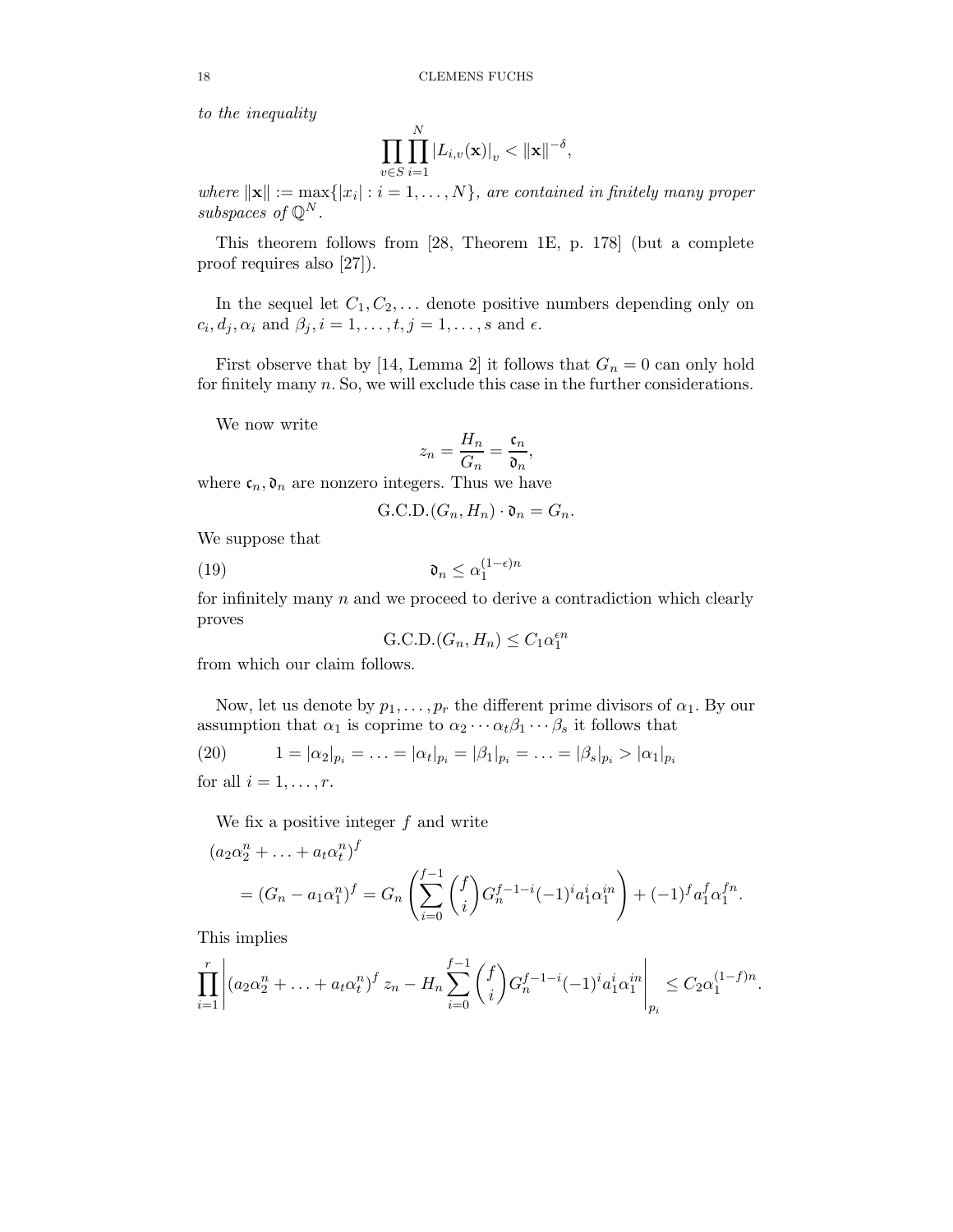Observe that it is clear that

$$
\prod_{i=1}^r |z_n|_{p_i} \le \prod_{i=1}^r |G_n|_{p_i}^{-1} \le |G_n| \le C_1 \alpha_1^n,
$$

since by the product formula we have

$$
\prod_{p\in\mathbb{P}}|x|_p\cdot|x|=1\Longrightarrow |x|=\prod_{p\in\mathbb{P}}|x|_p^{-1}\geq \prod_{i=1}^r|x|_{p_i}^{-1}
$$

for all rational integers  $x$ .

We now fix two other positive integers  $h, k$ ; later on we shall impose that  $f, h, k$  satisfy suitable inequalities.

Let us denote by  $\mathcal{J} = \{ \mathbf{j} = (i_2, \ldots, i_t, j_1, \ldots, j_s) \in \mathbb{N}^{t-1+s} \; : \; i_2 + \ldots + i_t \leq t \}$  $h, j_1 + \ldots + j_s \leq k$ . If we write  $\mathbf{j}_i$  we mean the *i*-th vector in  $\mathcal{J}$  with respect to the lexicographical ordering. The cardinality of  $\mathcal J$  is given by

$$
M := |\mathcal{J}| = \left(\begin{array}{c} t-1+h \\ t-1 \end{array}\right) \left(\begin{array}{c} s+k \\ s \end{array}\right).
$$

For every  $\mathbf{j} \in \mathcal{J}$  we consider the quantity

$$
\begin{array}{rcl}\n\phi_{\mathbf{j}}(n) & := & (a_2 \alpha_2^n + \ldots + a_t \alpha_t^n)^f \alpha_2^{i_2 n} \cdots \alpha_t^{i_t n} \beta_1^{j_1 n} \cdots \beta_s^{j_s n} z_n \\
& & -\alpha_2^{i_2 n} \cdots \alpha_t^{i_t n} \beta_1^{j_1 n} \cdots \beta_s^{j_s n} H_n \sum_{i=0}^{f-1} \binom{f}{i} G_n^{f-1-i} (-1)^i a_1^i \alpha_1^{i n}.\n\end{array}
$$

By the above inequality and (20) we have

(21) 
$$
\prod_{i=1}^{r} |\phi_{\mathbf{j}}(n)|_{p_i} \leq C_2 \alpha_1^{(1-f)n}
$$

for all  $j \in \mathcal{J}$ .

Now, let  $S$  be a set of absolute values of  $\mathbb Q$  containing the infinite absolute value and all primes dividing  $\alpha_1$  or  $\alpha_2 \cdots \alpha_t \beta_1 \cdots \beta_s$ . Especially, it contains the primes  $p_1, \ldots, p_r$ . Moreover, we put

$$
N_1 := \left(\begin{array}{c} t-1+f+h \\ t-1 \end{array}\right) \left(\begin{array}{c} s+k \\ s \end{array}\right)
$$

and

$$
N_2 := f\left(\begin{array}{c}t-1+f+h\\t-1\end{array}\right)\left(\begin{array}{c}s+k+1\\s\end{array}\right).
$$

Finally, set  $N := N_1 + N_2$ . Observe that  $N_1$  denotes the number of possible quantities of the form

$$
\alpha_2^{i_2} \cdots \alpha_t^{i_t} \beta_1^{j_1} \cdots \beta_s^{j_s} z_n
$$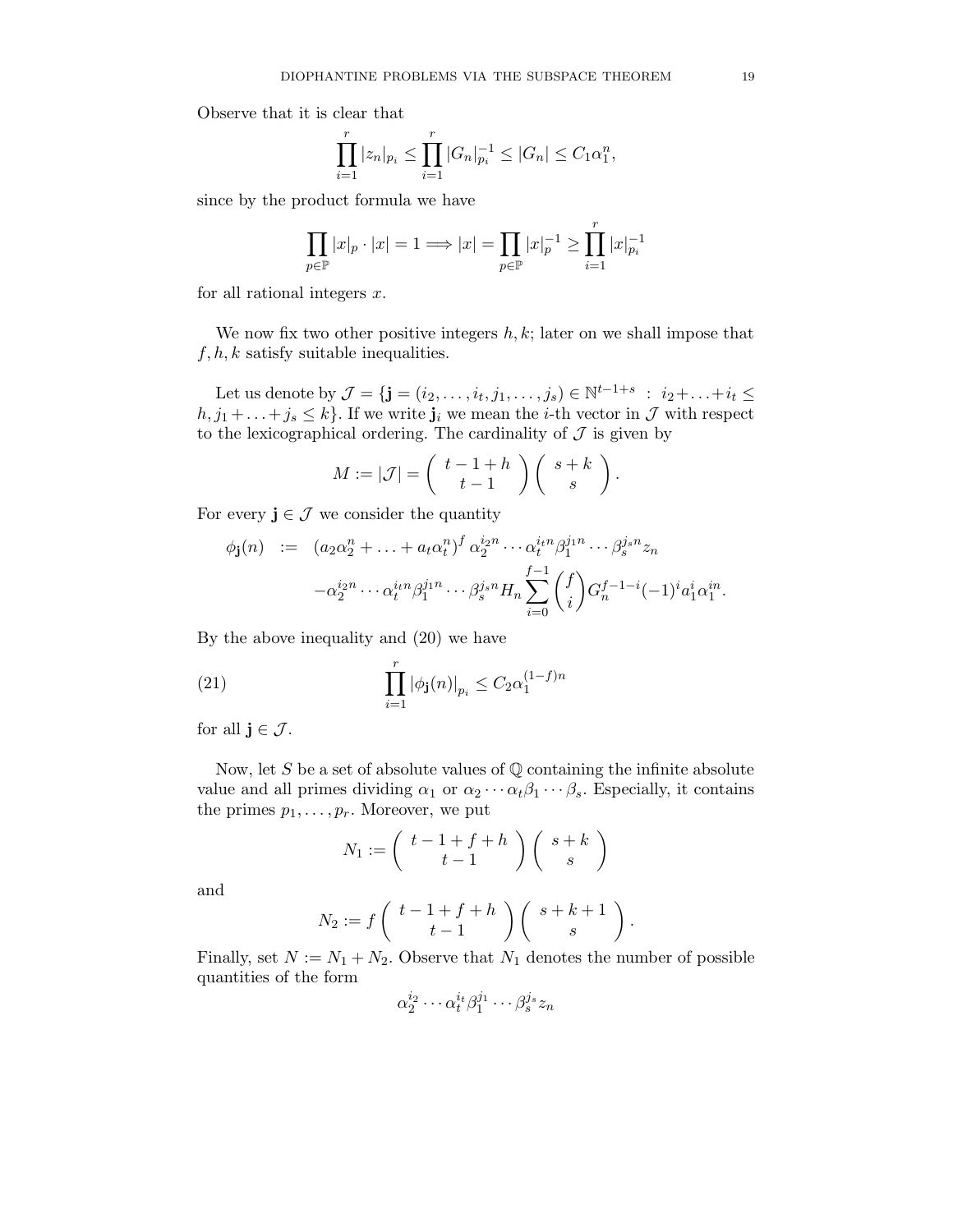with  $i_2 + \ldots + i_t \leq f + h$  and  $j_1 + \ldots + j_s \leq k$ , whereas  $N_2$  denotes the number of possible different quantities of the form

$$
\alpha_1^{i_1}\alpha_2^{i_2}\cdots \alpha_t^{i_t}\beta_1^{j_1}\cdots \beta_s^{j_s}
$$

with  $i_1 < f, i_2 + ... + i_t \leq f + h, j_1 + ... + j_s \leq k + 1$ . In particular, we can write  $\phi_i(n)$  as a linear combination of at most N nonzero terms of the mentioned types. Let us choose an ordering (in such a way that the first  $N_1$ terms are those quantities involving  $z_n$ ) for the above quantities and denote the terms with  $x_1(n), \ldots, x_{N_1}(n), x_{N_1+1}, \ldots, x_N(n)$ . Thus we can write

$$
\phi_{\mathbf{j}}(n) = A_{\mathbf{j},1}x_1(n) + \ldots + A_{\mathbf{j},N}x_N(n)
$$

for every  $\mathbf{j} \in \mathcal{J}$ .

We denote by

$$
\mathbf{x}_n = \mathfrak{d}_n(x_1(n), \dots, x_N(n)) \in \mathbb{Z}^{N_1 + N_2}
$$

(remember that  $\mathfrak{d}_n$  was the denominator of  $z_n$ ).

We define for every  $v \in S$ , N linearly independent linear forms in  $X =$  $(X_1, \ldots, X_N)$  as follows: for  $i \leq M < N_1$  and for all  $j = 1, \ldots, r$  put

$$
L_{i,p_j}(\mathbf{X})=A_{\mathbf{j}_i,1}X_1+\ldots+A_{\mathbf{j}_i,N}X_N;
$$

for all other pairs  $(j, v) \in \{1, ..., N\} \times S$  we set

$$
L_{j,v}(\mathbf{X}) = X_j.
$$

We want to apply the Subspace Theorem with this choice of the linear forms. Observe that for fixed  $v \in S$  the linear forms  $L_{1,v}, \ldots, L_{N,v}$  are linearly independent: this is clear for  $v \neq p_j$ ,  $j = 1, ..., r$  and for  $v = p_j$  we have that

$$
L_{i,p_j}(x_1(n),\ldots,x_N(n))=\mathfrak{d}_n\phi_{\mathbf{j}_i}(n)
$$

for  $i \leq M$ . In order to prove that  $L_{1,p_j}, \ldots, L_{M,p_j}, X_{M+1}, \ldots, X_N$ are linearly independent it suffices to show this for  $L_{1,p_j}(x_1(n))$ ,  $\dots, x_{N_1}(n), 0, \dots, 0), \dots, L_{M,p_j}(x_1(n), \dots, x_{N_1}(n), 0, \dots, 0).$  But in this case we have

$$
L_{i,p_j}(x_1(n),...,x_{N_1}(n),0,...,0)
$$
  
=  $(a_2\alpha_2^n + ... + a_t\alpha_t^n)^f \alpha_2^{i_2n} \cdots \alpha_t^{i_t n} \beta_1^{j_1n} \cdots \beta_s^{j_s n} \mathfrak{c}_n,$ 

where  $\mathbf{j}_i = (i_2, \ldots, i_t, j_1, \ldots, j_s) \in \mathcal{J}$ . It is plain (again e.g. by [14, Lemma 2) that a linear relation of such quantities holds for at most finitely many  $n$ .

We now consider the double product defined by the previously defined linear forms and vectors, namely

(22) 
$$
\prod_{v \in S} \prod_{i=1}^N |L_{i,v}(\mathbf{x}_n)|_v.
$$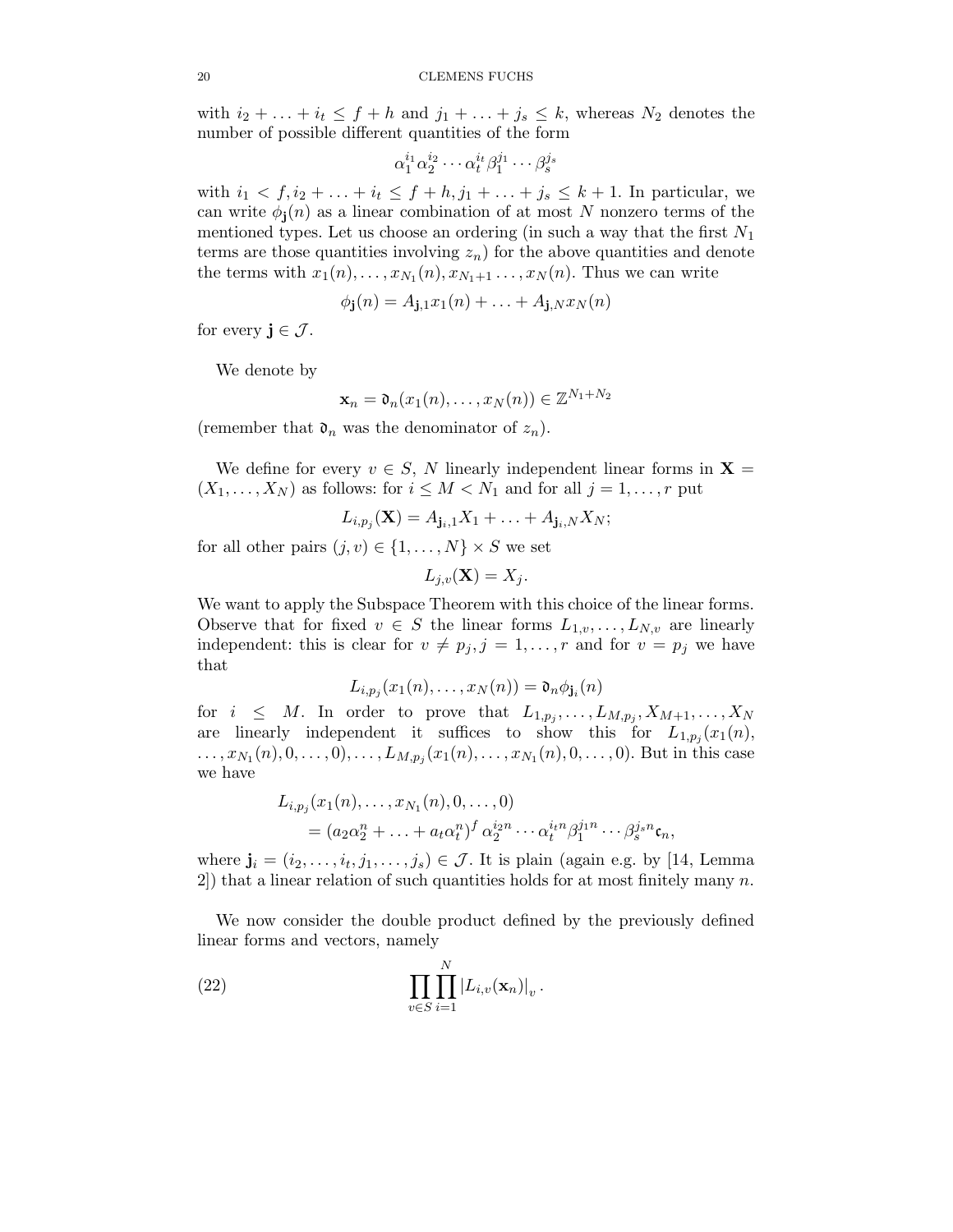This product can be rewritten as

$$
\prod_{i=M+1}^{N} \prod_{v \in S} |L_{i,v}(\mathbf{x}_n)|_v \cdot \prod_{i=1}^{M} \prod_{v \in S \setminus \{p_1, \dots, p_r\}} |L_{i,v}(\mathbf{x}_n)|_v \cdot \prod_{i=1}^{M} \prod_{j=1}^r |L_{i,p_j}(\mathbf{x}_n)|_{p_j}.
$$

We will first handle each of these double products separately.

First, we have for  $i > N_1$  that

$$
\prod_{v\in S}|L_{i,v}(\mathbf{x}_n)|_v=\prod_{v\in S}|\mathfrak{d}_n\alpha_1^{i_1n}\alpha_2^{i_2n}\cdots\alpha_t^{i_tn}\beta_1^{j_1n}\cdots\beta_s^{j_sn}|_v\leq\mathfrak{d}_n,
$$

where  $i_1, i_2, \ldots, i_t, j_1, \ldots, j_s$  are suitable integers. Observe that we have used our choice of S and the product formula to obtain  $\prod_{v \in S} |\alpha_1^{i_1n} \alpha_2^{i_2n} \cdots \alpha_t^{i_tn} \beta_1^{j_1n} \cdots \beta_s^{j_s n}|_v = 1$ . For  $M < i \le N_1$  we have

$$
\prod_{v\in S}|L_{i,v}(\mathbf{x}_n)|_v=\prod_{v\in S}|\mathfrak{c}_n\alpha_2^{i_2n}\cdots\alpha_t^{i_t n}\beta_1^{j_1n}\cdots\beta_s^{j_s n}|_v\leq\mathfrak{c}_n\leq H_n\leq C_3\beta_1^n,
$$

where we used the choice of S and the product formula once again.

Further, for  $i \leq M$  we have

$$
\prod_{v\in S\setminus\{p_1,\ldots,p_r\}}|L_{i,v}(\mathbf{x}_n)|_v=\prod_{v\in S\setminus\{p_1,\ldots,p_r\}}|\mathfrak{c}_n|_v\leq\mathfrak{c}_n\leq H_n\leq C_3\beta_1^n,
$$

where we have used that  $x_i(n) = \mathfrak{d}_n \alpha_2^{i_2 n} \cdots \alpha_t^{i_t n} \beta_1^{j_1 n} \cdots \beta_s^{j_s n} z_n$  and  $\mathfrak{d}_n z_n = \mathfrak{c}_n$ (as also just before).

Finally, in view of (21), we have for  $i \leq M$  that

$$
\prod_{j=1}^r |L_{i,p_j}(\mathbf{x}_n)|_{p_j} = \prod_{j=1}^r |\mathfrak{d}_n \phi_{\mathbf{j}_i}(n)|_{p_j} \le \prod_{j=1}^r |\phi_{\mathbf{j}_i}(n)|_{p_j} \le C_2 \alpha_1^{(1-f)n}.
$$

Observe that

$$
\prod_{j=1}^r |\mathfrak{d}_n|_{p_j}\leq 1,
$$

since  $\mathfrak{d}_n$  is an integer.

Plugging these estimates into (22), we finally obtain

$$
\prod_{v \in S} \prod_{i=1}^N |L_{i,v}(\mathbf{x}_n)|_v \le C_4 \mathfrak{d}_n^{N_2} \beta_1^{nN_1} \alpha_1^{(1-f)Mn}.
$$

Recall that we are assuming  $\mathfrak{d}_n \leq \alpha_1^{(1-\epsilon)n}$  $1^{1-\epsilon/n}$ . Consequently,

(23) 
$$
\prod_{v \in S} \prod_{i=1}^N |L_{i,v}(\mathbf{x}_n)|_v \leq C_4 \left( \alpha_1^{(1-\epsilon)N_2 + N_1C_5 + (1-f)M} \right)^n.
$$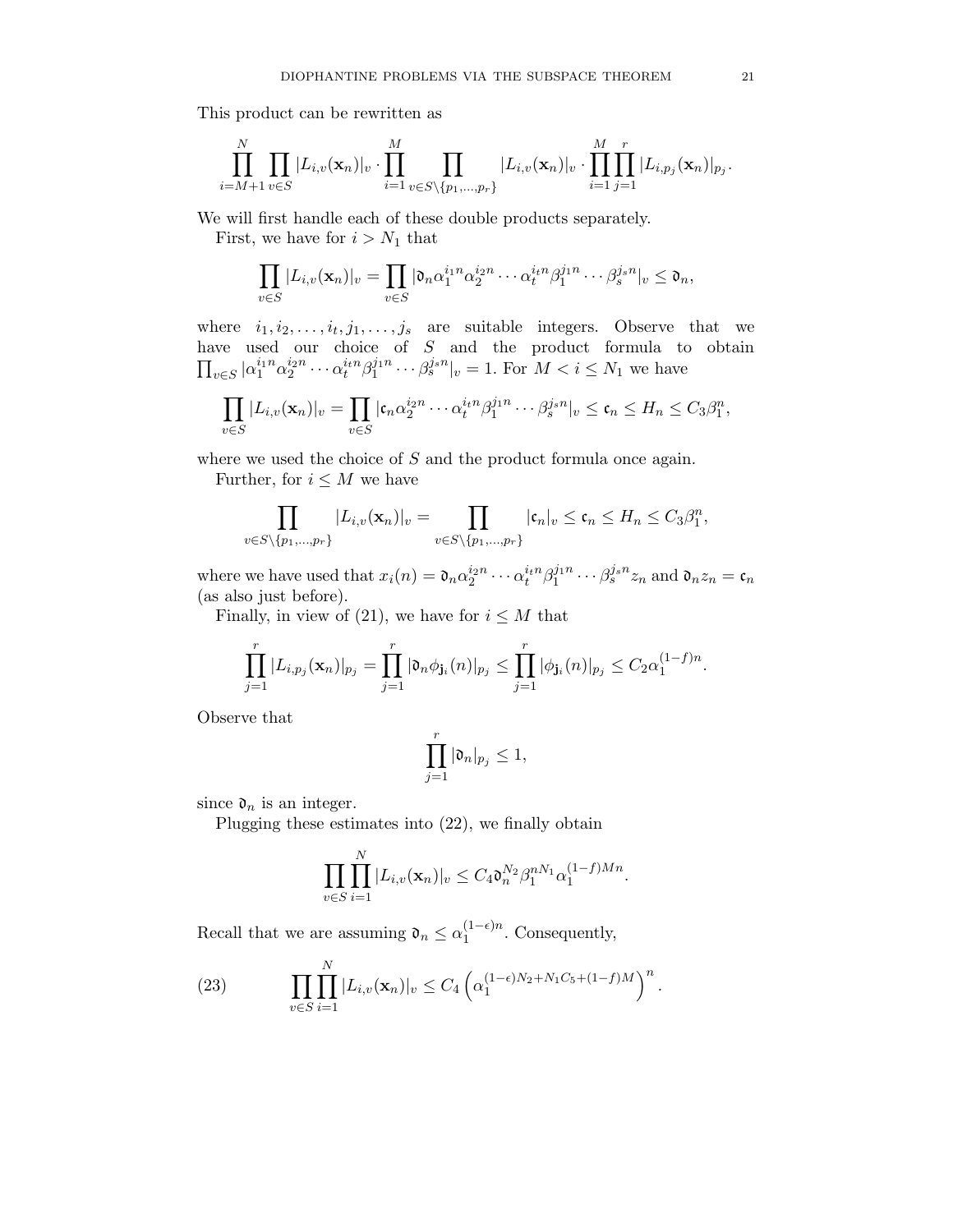Now we choose k, f and at the end h to assure that the exponent of  $\alpha_1$  in this equation is  $< 0$ . Observe that

$$
(24) \quad (1 - \epsilon)N_2 + N_1C_5 + (1 - f)M
$$
  
=  $(1 - \epsilon)f\left(\begin{array}{c}t - 1 + f + h\\t - 1\end{array}\right)\left(\begin{array}{c}s + k + 1\\s\end{array}\right)$   
-  $f\left(\begin{array}{c}t - 1 + h\\t - 1\end{array}\right)\left(\begin{array}{c}s + k\\s\end{array}\right)$   
+  $\left[C_5\left(\begin{array}{c}t - 1 + f + h\\t - 1\end{array}\right) + \left(\begin{array}{c}t - 1 + h\\t - 1\end{array}\right)\right]\left(\begin{array}{c}s + k\\s\end{array}\right).$ 

Since the function  $\binom{a+x}{a}$  $\binom{+x}{a}$  is a polynomial in x of degree a, we consider first the above quantity as a polynomial in  $h$ . The leading coefficient is a polynomial in  $f$  whose leading coefficient is a constant multiple (where the positive constant is  $\frac{1}{(t-1)!}$  and therefore just depends on t) of

(25) 
$$
(1 - \epsilon) \left( \begin{array}{c} s + k + 1 \\ s \end{array} \right) - \left( \begin{array}{c} s + k \\ s \end{array} \right),
$$

which is smaller then zero if we choose

$$
k > \frac{(1-\epsilon)s - \epsilon}{\epsilon}.
$$

Afterwords we choose f so large that the coefficient of  $h^{t-1}$  in (24) is negative, and finally we choose  $h$  so large that  $(24)$  is negative as a whole.

Observe that (as in [4, p. 444]) this inequality is the crucial point of the method to work; it says that in the vector  $x_n$  the number of coordinates which are S-integral and not S-units, i.e. those involving  $z_n$ , is not too large.

Finally, we get that

(26) 
$$
\prod_{v \in S} \prod_{i=1}^{N} |L_{i,v}(\mathbf{x}_n)|_v \le C_4 C_6^n,
$$

where  $C_6 < 1$  is a suitable positive constant independent of n, for infinitely many n.

In order to apply the Subspace Theorem we need an upper bound for  $\|\mathbf{x}_n\|$  which is easily obtained by

$$
\|\mathbf{x}_n\| \le C_7 \alpha_1^{(f+h)n} \beta_1^{(k+1)n} = C_7 C_8^n.
$$

The verification of the inequality in the Subspace Theorem (Proposition 1) follows now from

$$
C_4 C_6^n < (C_7 C_8^n)^{-\delta},
$$

which follows for small enough  $\delta$  (such that  $C_6 C_8^{\delta} < 1$ ) if n is large enough.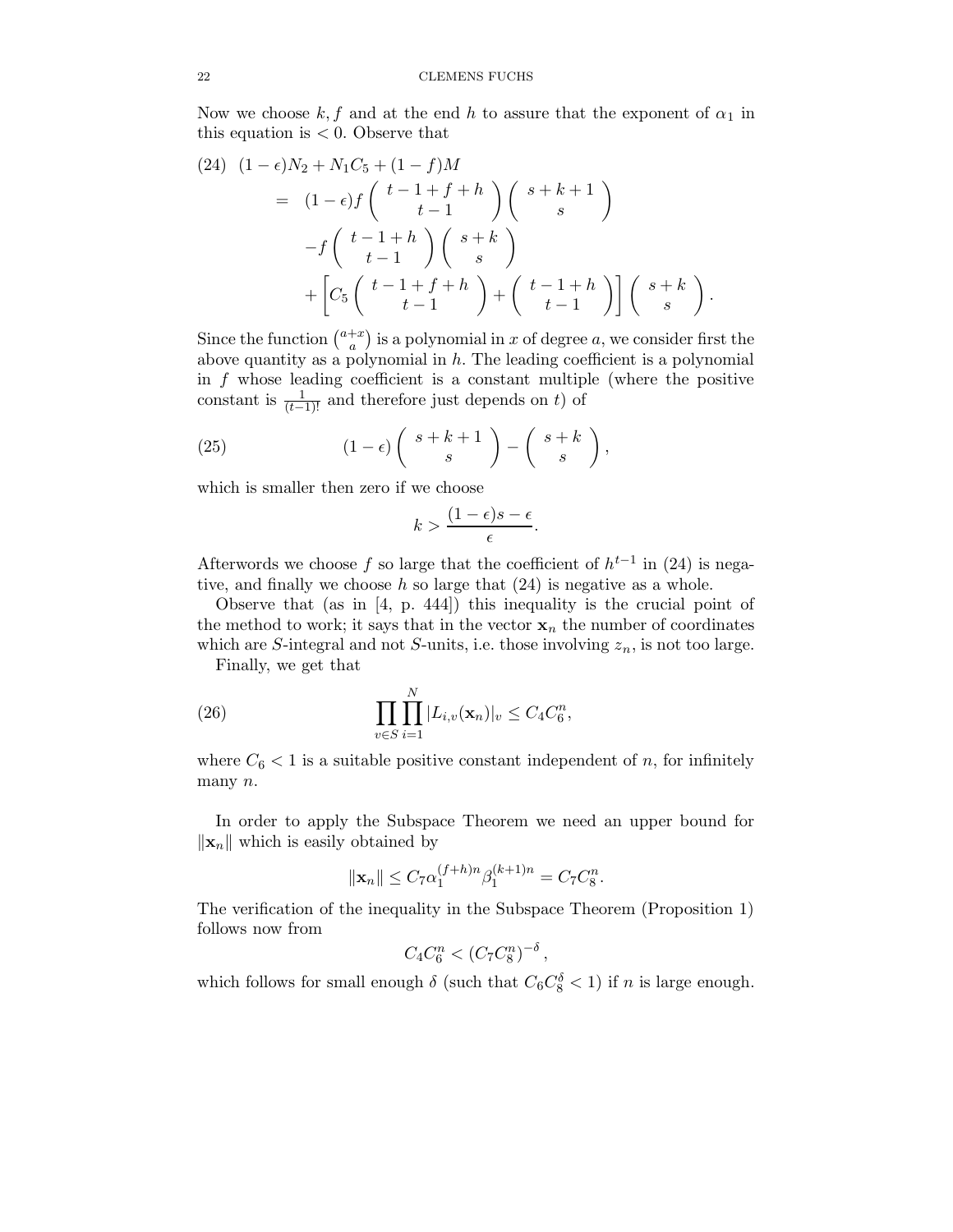Now, from the Subspace Theorem (in the form of Proposition 1) it follows that there is a nontrivial linear relation of the form

$$
A_1x_1(n) + \ldots + A_Nx_N(n) = 0
$$

with  $A_1, \ldots, A_d \in \mathbb{Q}$ , not all zero, valid for infinitely many n. Thus we obtain a relation of the form  $z_nU_n = V_n$ , where

$$
U_n = \sum_{\mathbf{j} \in \mathcal{J}} u_{\mathbf{j}} \alpha_2^{i_2 n} \cdots \alpha_t^{i_t n} \beta_1^{j_1 n} \cdots \beta_s^{j_s n}
$$

is a power sum with roots in the group generated by  $\alpha_2, \ldots, \alpha_t, \beta_1, \ldots, \beta_s$  and  $V_n$  is a power sum with roots in the group generated by  $\alpha_1, \ldots, \alpha_t, \beta_1, \ldots, \beta_s$ . Observe that (again by [14, Lemma 2])  $U_n$  and  $V_n$  must be nontrivial power sums, because if all coefficients in  $V_n$  are equal to zero, then there are finitely many possibilities for n only, and the same is true if all coefficients in  $U_n$ are zero. Recall that by definition  $z_n = H_n/G_n$ , thus we have

$$
H_n U_n = G_n V_n.
$$

Since  $G_n$  and  $H_n$  are coprime (these follows from [14, Lemma 3]), we conclude that  $G_n$  divides  $U_n$  in the ring of power sums. This is a contradiction since in  $G_n$  there is a root (namely  $\alpha_1$ ) which is coprime to all roots of  $U_n$ and to all other roots of  $G_n$ . This contradiction completes our proof.

#### **REFERENCES**

- [1] Y. Bugeaud, P. Corvaja and U. Zannier, An upper bound for the G.C.D. of  $a^{n} - 1$  and  $b^{n} - 1$ , *Math. Zeitschrift* **243** (2003), 79-84.
- [2] Y. Bugeaud and F. Luca, A quantitative lower bound for the greatest prime factor of  $(ab+1)(bc+1)(ca+1)$ , Acta Arith. 114 (2004), 275-294.
- [3] P. Corvaja and U. Zannier, Diophantine equations with power sums and universal Hilbert sets, Indag. Math., New Ser. 9 (3) (1998), 317-332.
- [4] P. Corvaja and U. Zannier, Some new applications of the Subspace Theorem, Compos. Math. 131 (2002), no. 3, 319-340.
- [5] P. Corvaja and U. Zannier, Finiteness of integral values for the ratio of two linear recurrences, Invent. Math. 149 (2002), 431-451.
- [6] P. CORVAJA AND U. ZANNIER, On the greatest prime factor of  $(ab+1)(ac+1)$ , Proc. Amer. Math. Soc. **131** (2003), 1705-1709.
- [7] P. Corvaja and U. Zannier, A lower bound for the height of a rational function at S-unit points, Monatsh. Math. 144 (2005), 203-224.
- [8] J.-H. Evertse, An improvement of the Quantitative Subspace Theorem, Compos. Math. 101 (3) (1996), 225-311.
- [9] J.-H. Evertse and H.P. Schlickewei, The Absolute Subspace Theorem and linear equations with unknowns from a multiplicative group, Number Theory in Progress Vol. 1 (Zakopane-Kościelisko, 1997), 121-142, de Gruyter, Berlin, 1999.
- [10] J.-H. Evertse and H.P. Schlickwei, A quantitative version of the absolute Subspace theorem, *J. reine angew. Math.*  $548$  (2002), 21-127.
- [11] J.-H. Evertse, H.P. Schlickewei and W. M. Schmidt, Linear equations in variables which lie in a multiplicative group, Ann. Math. 155 (2002), 1-30.
- [12] C. Fuchs, Quantitative finiteness results for Diophantine equations, PhD-thesis, TU Graz (2002).